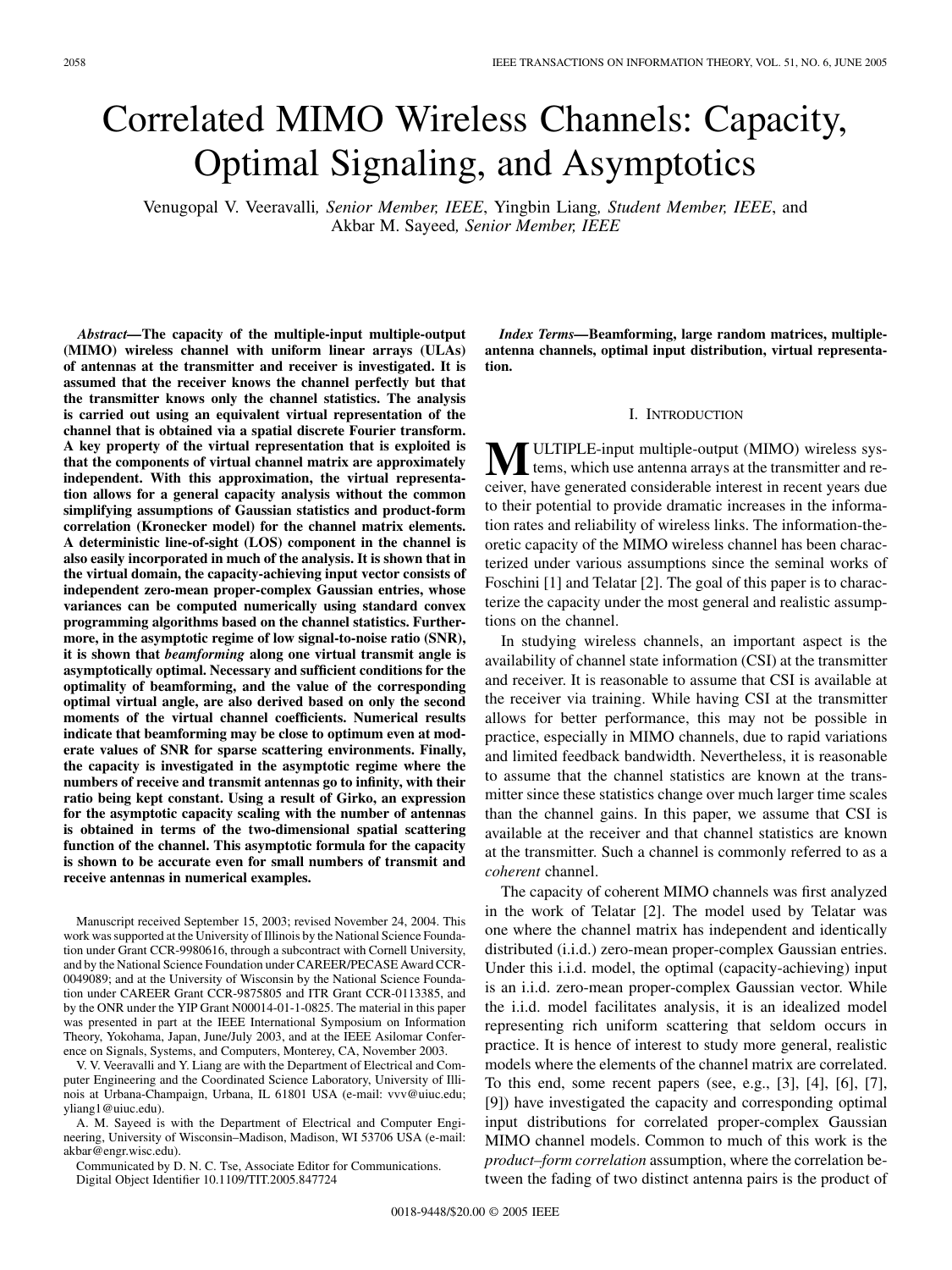the corresponding transmit correlation and receive correlation. This correlation model is referred to as the *Kronecker* model in the literature. Unfortunately, such a correlation structure is still quite restrictive, and can only be justified in scenarios where the scattering is locally rich at either the transmitter or the receiver [\[10](#page-14-0)]. Furthermore, the elements of the channel matrix tend to be correlated in sparse scattering environments, precisely the scenario where the Gaussian model for the joint statistics may be not be reasonable.

Our goal in this paper is to provide a general analysis of the capacity of coherent MIMO channels without the simplifying assumptions of Gaussian statistics and Kronecker correlation for the channel matrix elements. To this end, we exploit an equivalent representation of MIMO channels with uniform linear arrays (ULAs), introduced in [[11\]](#page-14-0), which is obtained via a two-dimensional discrete spatial Fourier transform. This virtual representation directly relates the channel matrix to the physical scattering environment; each element of the virtual channel matrix corresponds to the effective channel gain obtained when the transmit and receive arrays are set to beamform in fixed (virtual) directions. The second moment of each entry in the virtual matrix reflects the channel power gain at the corresponding transmit–receive angle pair.

A key property of the virtual representation that we exploit is that the elements of the virtual channel matrix can be assumed to have independent entries without much loss of accuracy. There are two major consequences of this independence. First, the complex joint statistical structure of the original channel is captured succinctly in the marginals of the virtual channel coefficients. This obviously facilitates estimation of the channel at the receiver, making our assumption that the channel statistics are available at the transmitter reasonable. Secondly, and more importantly, the independence of the virtual channel coefficient greatly facilitates the analysis of the channel capacity as we will demonstrate in this paper.

We first show that the capacity-achieving input vector in the virtual domain is zero-mean proper-complex Gaussian with independent entries. The variances of these optimal inputs represent the amount of power assigned to the corresponding virtual transmit angles, and they can be obtained numerically using standard convex programming algorithms. If only one of these variances is nonzero, then the optimal transmit strategy is to beamform along the corresponding virtual angle. In the low signal-to-noise ratio (SNR) regime, we show that beamforming to the virtual transmit angle with the largest effective channel gain is asymptotically optimal. Furthermore, for arbitrary SNR levels, we provide necessary and sufficient conditions for the optimality of beamforming based on only the second moments of the virtual channel coefficients.

We then move on to study the capacity in the asymptotic regime where the numbers of transmit and receive antennas go to infinity, with their ratio being kept constant. In this regime, the quantity of interest is the asymptotic capacity normalized by the number of antennas, which characterizes the scaling of the capacity with the number of antennas. A closed-form formula for the asymptotic normalized capacity for the i.i.d. Gaussian channel model was obtained by Telatar in [[2\]](#page-14-0); and in recent work by Kamath and Hughes [\[12](#page-14-0)], it was shown that this asymptotic formula is extremely accurate even for small numbers of transmit and receive antennas. The asymptotic capacity analysis for the Kronecker correlation model discussed above was given in [\[4\]](#page-14-0). Also, in recent work [[13\]](#page-14-0), the asymptotic capacity of wide-band correlated channels was investigated using the virtual representation for the special case of Gaussian  $D$ -diagonal channels, where the virtual channel coefficients are equal along D leading diagonals and zero elsewhere. While the  $D$ -diagonal Gaussian channel model does not belong to the class of Kronecker models, it is clearly a special case of the model considered in this paper where the virtual channel coefficients are allowed to have fairly general statistics. In this paper, we use the virtual channel representation to obtain a general formula for the asymptotic normalized capacity, which is expressed directly in terms of the two-dimensional spatial scattering function of the channel. We also show through numerical results that this asymptotic formula is quite accurate for small numbers of antennas even when the scattering is sparse.

### *A. Notation and Organization*

We use the following notation. For deterministic objects, we use upper case letters for matrices, lower case letters for scalars, and underlined lower case letters for vectors. An exception is the symbol  $C$  which is a scalar that is used to denote capacity. Random objects are identified by corresponding bold-faced letters. For example, we use  $\boldsymbol{X}$  to denote a random matrix, X to denote the realization of  $X, x$  to denote a random vector, and  $x$  to denote a random scalar. To indicate the entries of matrices, we use subscripts. For example,  $H_{k,\ell}$  denotes the component at the kth row and lth column of the random matrix  $H$ .

We use  $\mathcal{CN}(\mu, \sigma^2)$  to denote the proper-complex Gaussian distribution with mean  $\mu$  and variance  $\sigma^2$ , and  $\mathcal{CN}(\mu, \Sigma)$  to denote the proper-complex Gaussian vector distribution with mean  $\mu$  and covariance matrix  $\Sigma$ .

We use  $\text{Tr}(\cdot)$  to denote the trace of a matrix, and  $(\cdot)^\dagger$  and  $(\cdot)^\dagger$ to denote the Hermitian transpose and the transpose of a matrix, respectively. The symbol  $\|\cdot\|$  denotes the Euclidean norm of a vector. The symbol  $I$  denotes the identity matrix.

The remainder of this paper is organized as follows. In Section II, we introduce the virtual representation of the channel. In Section III, we characterize the optimal input distribution in the virtual domain, and discuss techniques for computing the resulting capacity. In Section IV, we exploit the virtual representation further in analyzing the asymptotic capacity of the channel for large numbers of transmit and receive antennas. In Section V, we provide a set of numerical results that illustrate the theoretical results of the previous sections. Finally, in Section VI, we give some concluding remarks.

## II. CHANNEL MODEL AND VIRTUAL REPRESENTATION

We consider the now standard model for a frequency flat, slow-fading MIMO channel with  $n_t$  transmit and  $n_r$  receive antennas. In complex baseband, the received signal vector  $y$  corresponding to one symbol interval is given by

$$
\underline{\boldsymbol{y}} = \sqrt{\frac{\Gamma}{n_t}} \boldsymbol{H} \underline{\boldsymbol{x}} + \underline{\boldsymbol{w}} \tag{1}
$$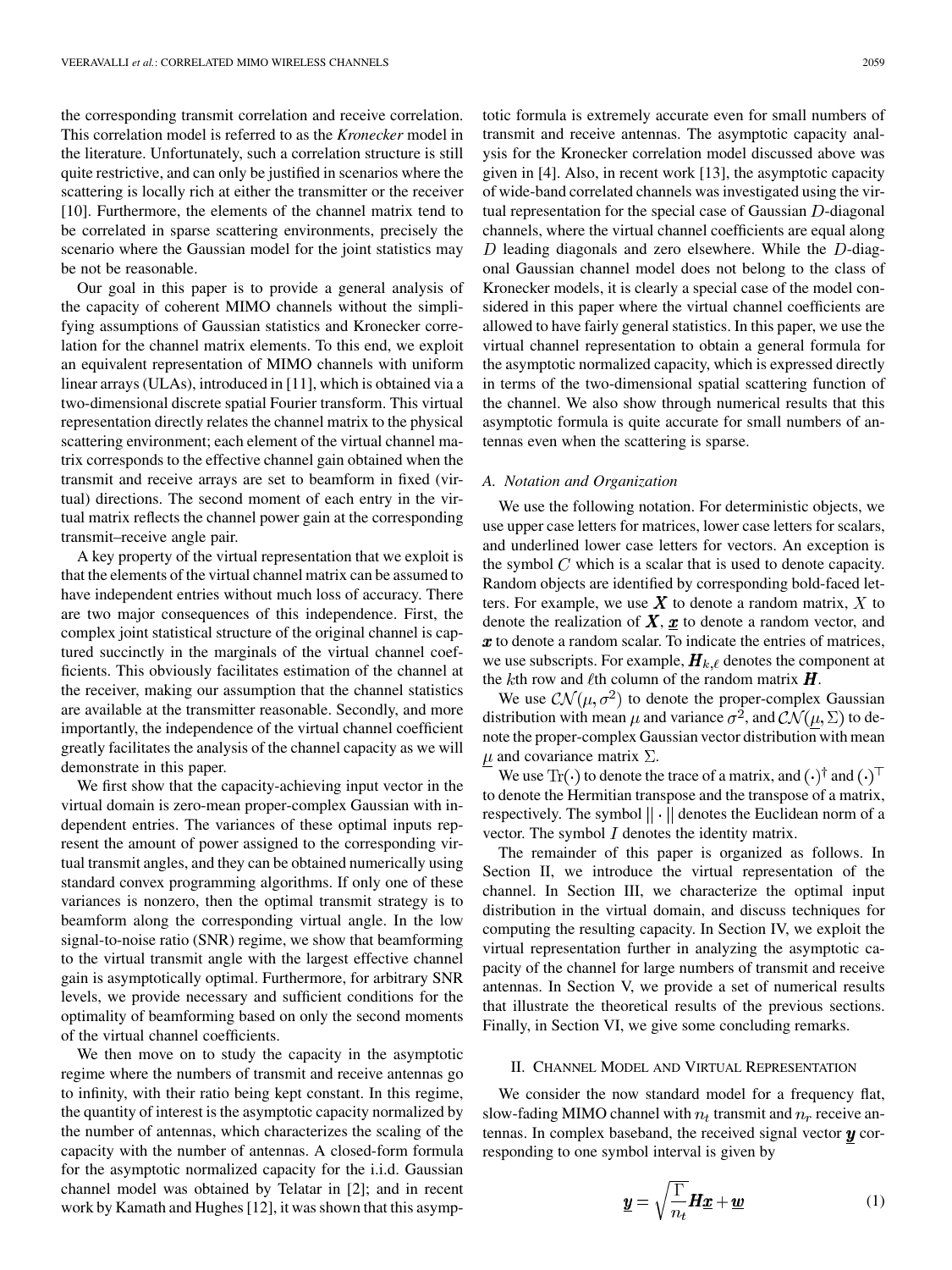where  $\underline{x}$  is the  $n_t$ -dim transmit vector,  $H$  is the  $n_r \times n_t$  channel matrix, and  $\underline{w}$  is complex additive white Gaussian noise. We normalize the noise so that  $\underline{\mathbf{w}} \sim \mathcal{CN}(\underline{0}, I)$ , and assume an average input power constraint of  $E[\underline{\pmb{x}}^{\dagger}\underline{\pmb{x}}] \leq n_t$ . It is natural to assume that the entries of the channel matrix  $\boldsymbol{H}$  are *identically* distributed since each pair of transmit and receive antennas sees the same scattering environment. We may further normalize the channel gains to unity so that  $E[|H_{k,\ell}|^2] = 1$ , for all  $k,\ell$ . With all the above normalization,  $\Gamma$  represents the effective SNR at each receive antenna. We also make the reasonable assumption that the channel changes in a stationary and ergodic manner from symbol to symbol.

For a purely diffuse rich scattering environment with no dominant (specular) paths, the entries of  $\boldsymbol{H}$  are well modeled as i.i.d. zero-mean proper-complex Gaussian random variables. In general, the entries of  $H$  may not be modeled well as Gaussian, may have nonzero mean and may be dependent. In the following, we explore the statistical structure of  $\boldsymbol{H}$  in more detail based on a physical model for the channel.

## *A. Physical Channel Model*

As we mentioned earlier, we will restrict our attention to MIMO channels with ULAs of antennas at the transmitter and receiver. Let  $d_t$  and  $d_r$  denote the antenna spacing at the transmitter and receiver, respectively. The channel can be described in terms of all the paths joining the transmitter and receiver as shown in Fig. 1. If the receiver is in the line of sight (LOS) of the transmitter, there is a single path corresponding to the LOS. In addition, there would be reflections from other scatterers in the environment. Physics dictates that each such scatterer (since it cannot be perfectly smooth) produces a continuum of paths joining the transmitter and receiver. Nevertheless, it is convenient to first consider the following discrete path model to describe the channel before we generalize it to the continuous path case:

$$
\mathbf{H} = \sqrt{n_t n_r} \left[ \beta_{\text{LOS}} \underline{a}_r(\theta_{r,\text{LOS}}) \underline{a}_t^{\dagger}(\theta_{t,\text{LOS}}) + \sum_{i=1}^N \beta_i e^{j\varphi_i} \underline{a}_r(\theta_{r,i}) \underline{a}_t^{\dagger}(\theta_{t,i}) \right]
$$
(2)

where  $\beta_{\text{LOS}}$  is the path gain of the LOS path (if one exists), and  $\{\beta_i\}_{i=1}^N$  are the path gains associated with the non-LOS paths. The path gains are normalized so that  $\beta_{\text{LOS}}^2 + \sum_i \beta_i^2 = 1$ . The LOS path typically has a gain that is larger than the sum of all the non-LOS path gains, and the ratio of  $\beta_{\text{LOS}}^2$  to  $\sum_i \beta_i^2$  is called the *Rice factor*. The phase of the LOS path can be tracked accurately at the receiver and is hence well modeled as deterministic, and without loss of generality, we may set the LOS path phase to  $0$ . The randomness of the channel is due to the randomness of the non-LOS path phases  $\{\varphi_i\}$ . The vectors  $\underline{a}_t(\theta_t)$  and  $\underline{a}_r(\theta_r)$  are the normalized array steering and response vectors, which are given by

$$
\underline{a}_t(\theta_t) = \frac{1}{\sqrt{n_t}} \left[ 1, e^{-j2\pi(\theta_t - 0.5)}, \dots, e^{-j2\pi(n_t - 1)(\theta_t - 0.5)} \right]^\top
$$

$$
\underline{a}_r(\theta_r) = \frac{1}{\sqrt{n_r}} \left[ 1, e^{-j2\pi(\theta_r - 0.5)}, \dots, e^{-j2\pi(n_r - 1)(\theta_r - 0.5)} \right]^\top.
$$



Fig. 1. Physical model for MIMO channel.

The variable  $\theta$  is related to the physical propagation angle  $\phi$  as

$$
\theta = \left[ \frac{d(\sin(\phi) + 1)}{\lambda_c} \right]_{\text{mod}[0,1]} = [\alpha(\sin(\phi) + 1)]_{\text{mod}[0,1]} \quad (3)
$$

with  $\lambda_c$  being the wavelength of propagation, and  $\alpha = d/\lambda_c$ . Note that  $\theta$  can be thought of as a *scaled* angle. In particular, if we assume that  $\alpha \leq 1/2$ , there is a one-to-one mapping between the physical angle<sup>1</sup>  $\phi \in [-\pi/2, \pi/2]$  and  $\theta \in [0, 2\alpha]$ . For  $\alpha >$  $1/2$ , there may be more than one (but less than  $\lceil 2\alpha \rceil$ ) physical angle  $\phi \in [-\pi/2, \pi/2]$  that maps to each  $\theta \in [0, 1]$ . We refer to  $\theta$  as a *virtual angle* and use it to describe the spatial scattering environment in place of  $\phi$  in the remainder of this paper.

We may now generalize the model of  $(2)$  to a continuum of paths as follows:

$$
\mathbf{H} = \sqrt{n_t, n_r} \left[ \beta_{\text{LOS}} \underline{a}_r(\theta_{r,\text{LOS}}) \underline{a}_t^{\dagger}(\theta_{t,\text{LOS}}) + \int_0^1 \int_0^1 \alpha(\theta_r, \theta_t) \underline{a}_r(\theta_r) \underline{a}_t^{\dagger}(\theta_t) d\theta_r d\theta_t \right]
$$
(4)

where the function  $\alpha(\theta_r, \theta_t)$  represents the random *angular spreading function*, i.e., the random complex channel gain density at virtual transmit angle  $\theta_t$  and receive angle  $\theta_r$ . We note that it is often useful to approximate the continuous path model of (4) by a discrete path model for statistical characterization (see Section II-C).

## *B. Virtual Representation*

Consider the matrices  $A_r$   $(n_r \times n_r)$  and  $A_t$   $(n_t \times n_t)$  that are given in terms of the array steering and response vectors as

$$
A_r = [\underline{a}_r(\theta_{r,1}), \underline{a}_r(\theta_{r,2}), \dots, \underline{a}_r(\theta_{r,n_r})]
$$
  

$$
A_t = [\underline{a}_t(\theta_{t,1}), \underline{a}_t(\theta_{t,2}), \dots, \underline{a}_t(\theta_{t,n_t})]
$$

and where  $\theta_{r,1}, \theta_{r,2}, \dots, \theta_{r,n_r}$  (similarly,  $\theta_{t,1}, \theta_{t,2}, \dots, \theta_{t,n_t}$ ) are equally spaced angles in the range  $[0, 1]$ . That is,

$$
\theta_{r,k} = \frac{k - 0.5}{n_r}, \qquad k = 1, 2, \dots, n_r
$$

and a similar equation holds for the angles  $\theta_{t,\ell}$ . As noted in [[11\]](#page-14-0), the matrices  $A_r$  and  $A_t$  are *unitary* discrete Fourier transform matrices. e matrices  $A_r$  and  $A_t$  are *unitary* discrete Fourier transform<br>atrices.<br><sup>1</sup>The physical angle can be restricted to the range  $[-\pi/2/\pi/2]$  without loss

matrices.<br><sup>1</sup>The physical angle can be restricted to the range  $[-\pi/2/$ ,  $\pi/2]$  without loss of generality since paths corresponding to angles in the ranges  $[-\pi, -\pi/2]$  and <sup>1</sup>The physical angle can be restricted to the range  $[-\pi/2, \pi/2]$  without of generality since paths corresponding to angles in the ranges  $[-\pi, -\pi/2, \pi]$ .  $[\pi/2, \pi]$  can be mapped into equivalent paths in the range  $[-\pi/$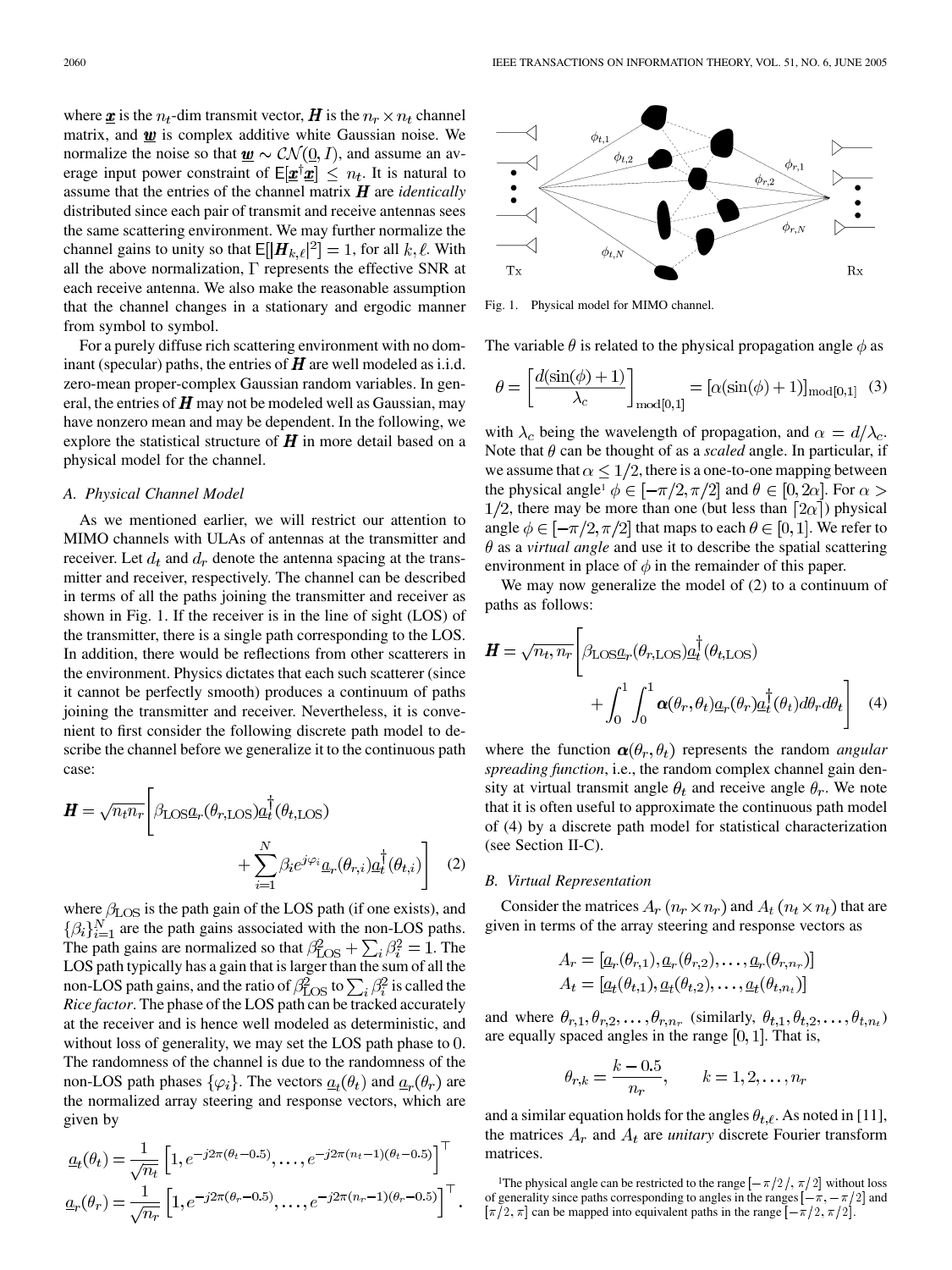

Fig. 2. Virtual representation of MIMO channel.

A two-dimensional spatial Fourier representation of the channel is obtained via the matrices  $A_r$  and  $A_t$  as follows:

$$
\mathbf{H} = A_r \dot{\mathbf{H}} A_t^{\dagger}.
$$
 (5)

The matrix  $\tilde{H}$  is referred to as a *virtual representation* [[11\]](#page-14-0) of the channel matrix  $\boldsymbol{H}$ , with the understanding that it corresponds to transmitting and receiving in fixed, virtual directions determined by the spatial resolution of the array. Fig. 2 shows the virtual representation of a physical MIMO channel.

We note that there are alternative ways to obtain a representation for  $\bm{H}$  by pre- and post-multiplication by other unitary matrices. What we show in the following is that using the specific unitary matrices  $A_r$  and  $A_t$  leads to some very interesting and useful properties for the representation  $\boldsymbol{H}$ .

The elements of the virtual channel matrix are related to the spreading function  $\alpha$  as

$$
\tilde{\boldsymbol{H}}_{k,\ell} = \hat{\boldsymbol{\alpha}}(\theta_{r,k},\theta_{t,\ell}), \qquad k = 1,\ldots,n_r, \ \ell = 1,\ldots,n_t \ \ (6)
$$

where

$$
\hat{\alpha}(\theta_r, \theta_t) = \beta_{\text{LOS}} f_{n_r}(\theta_r - \theta_{r,\text{LOS}}) f_{n_t}^*(\theta_t - \theta_{t,\text{LOS}})
$$

$$
+ \int_0^1 \int_0^1 \alpha(\theta'_r, \theta'_t) f_{n_r}(\theta'_r - \theta_r) f_{n_t}^*(\theta'_t - \theta_t) d\theta'_r d\theta'_t
$$

with

$$
f_{n_r}(\theta) = \sqrt{n_r} \frac{\text{sinc}(n_r \theta)}{\text{sinc}(\theta)} e^{-j\pi \theta (n_r - 1)}
$$

and where  $\operatorname{sinc}(x) = \sin(\pi x)/(\pi x)$ . A similar equation holds for  $f_{n+}(\theta)$ . Thus, (6) states that the virtual channel matrix elements are samples (at the fixed virtual angles) of a smoothed version of the angular spreading function and the LOS component. Furthermore, the smoothing kernel gets narrower<sup>2</sup> with increasing  $n_t$  and  $n_r$ . Due to this sampling property, the virtual matrix can be considered as an "image"of the physical scattering environment. We exploit this property of the virtual representation to approximate the statistics of the channel matrix.

## *C. Virtual Path Partitioning and Channel Statistics*

For sufficiently large  $n_r$  and  $n_t$ , each virtual channel matrix element  $H_{k,\ell}$  can be considered to be an aggregation of disjoint sets of paths with transmit and receive angles in the neighborhood of the fixed angles  $\theta_{t,\ell}$  and  $\theta_{r,k}$ , respectively, for

<sup>2</sup>The null-to-null main-lobe width of  $f_{n_r}(\theta)$  is  $2/n_r$ .

 $\ell = 1, \ldots, n_t, k = 1, \ldots, n_r$ [[11\]](#page-14-0). In particular, the LOS path will contribute to only one of the virtual channel components, and we use  $\vec{k}$  and  $\vec{l}$  to denote the indices of this coefficient. Thus, for sufficiently large  $n_r$  and  $n_t$ , we can approximate

$$
\tilde{H}_{k,\ell} \approx \sqrt{n_r n_t} \int_{\theta_{r,k} - 0.5/n_r}^{\theta_{r,k} + 0.5/n_r} \int_{\theta_{t,\ell} - 0.5/n_t}^{\theta_{t,\ell} + 0.5/n_t} \alpha(\theta_r, \theta_t) d\theta_r d\theta_t
$$
\nfor  $k \neq \check{k}, \ell \neq \check{\ell}$ , with  $\tilde{H}_{\check{k},\check{\ell}}$  having the term\n
$$
(7)
$$

$$
m_{\text{LOS}} = \sqrt{n_r n_t} \beta_{\text{LOS}}
$$

added to the double integral. We reiterate that for  $\alpha > 1/2$ , there may be more than one physical path at each virtual angle  $\theta$ , and for  $\alpha < 1/2$ , there can be no paths at angles  $\theta \in (2\alpha, 1]$ .

For the purposes of understanding the statistics of  $H$ , we may further simplify the right-hand side of (7) using a discrete path approximation. Let  $S_{k,\ell}$  denote the set of non-LOS paths that contribute to  $H_{k,\ell}$ . Then we can write

$$
\tilde{\boldsymbol{H}}_{k,\ell} \approx \sum_{i \in S_{k,\ell}} \beta_i e^{j\varphi_i}, \qquad \text{for } k \neq \check{k}, \ \ell \neq \check{\ell} \tag{8}
$$

with  $H_{\tilde{k},\tilde{\ell}}$  having the term  $m_{\text{LOS}}$  added to the summation.

To proceed we make the following reasonable and now standard assumption about the physical scattering environment [\[14](#page-14-0)].

*Assumption 1:* The path phases  $\{\varphi_i\}$  are independent random variables that are uniformly distributed on  $[0, 2\pi]$ .

This assumption along with the path partitioning of (8) immediately imply the following result that will be crucial in characterizing the channel capacity.

*Lemma 1:* The statistics of the virtual coefficients satisfy the following properties.

- (P1) The elements of  $\hat{H}$  are *independent* random variables.
- (P2) For  $k \neq \check{k}$ ,  $\ell \neq \check{\ell}$ ,  $\tilde{H}_{k,\ell}$  is a zero-mean proper-complex random variable with a symmetric distribution around the origin. In particular,  $\hat{H}_{k,\ell}$  has the same distribution as  $-\boldsymbol{H}_{k,\ell}$ .
- (P3) The LOS term  $\tilde{H}_{\tilde{k},\tilde{\ell}}$  is a proper-complex random variable, with mean  $m_{\text{LOS}} = \sqrt{n_t n_r} \beta_{\text{LOS}}$  and a symmetric distribution around the mean.

Note that the elements of  $\hat{H}$  are not necessarily well modeled as jointly Gaussian, particularly for large  $n_r$  and  $n_t$  where only a small fraction of the paths contribute to each coefficient. However, the fact that the elements of  $H$  are well modeled as being independent implies that the joint distribution of  $\hat{H}$  (and hence the joint distribution of  $H$ ) is completely characterized by the marginals of the elements  $\mathbf{H}_{k,\ell}$ . Furthermore, the independence of the elements of  $\boldsymbol{H}$  greatly facilitates the capacity analysis as we will demonstrate in Sections III and IV.

## *D. Second-Order Statistics of Virtual Channel Matrix*

Assumption 1 imposes the following second-order statistical structure on  $\boldsymbol{\alpha}(\theta_r, \theta_t)$ :

$$
\mathsf{E}\left[\boldsymbol{\alpha}(\theta_r,\theta_t)\boldsymbol{\alpha}^*(\theta_r',\theta_t')\right] = \Psi(\theta_r,\theta_t)\delta(\theta_r - \theta_r')\delta(\theta_t - \theta_t') \tag{9}
$$

where  $\delta(\cdot)$  denotes the Dirac delta function and  $\Psi(\theta_r, \theta_t) > 0$ is called the *angular scattering function* for the non-LOS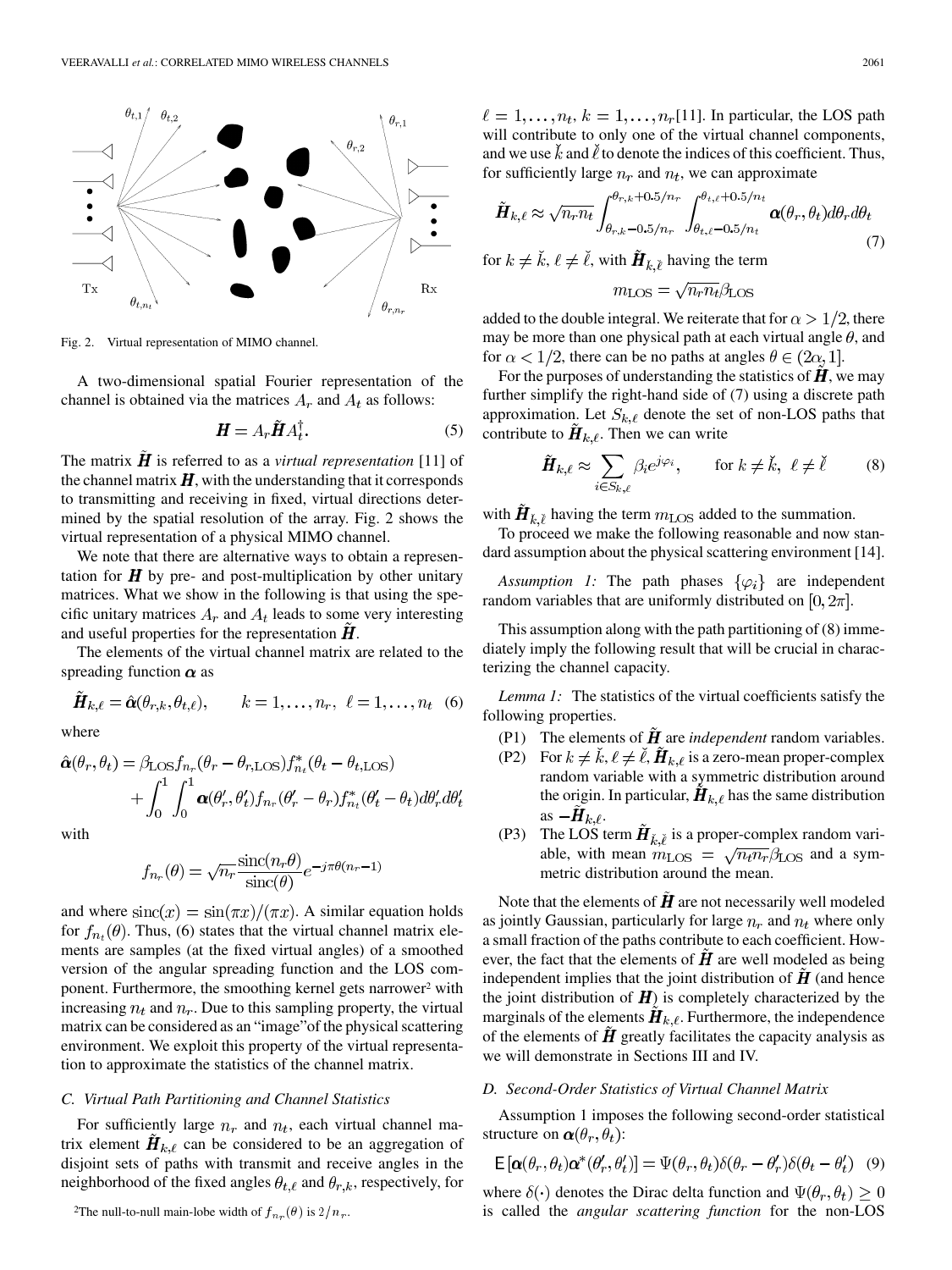

Fig. 3. Example scattering function and corresponding variance matrix. The shaded regions in  $\Psi(\theta_r, \theta_t)$  correspond to scattering clusters in the physical environment.

paths, which reflects the channel power density for various transmit–receive angle pairs. The function  $\Psi(\theta_r, \theta_t)$  is well modeled as *bounded* and piecewise continuous with

$$
\int_0^1 \int_0^1 \Psi(\theta_r, \theta_t) d\theta_r d\theta_t = 1 - \beta_{\text{LOS}}^2.
$$

We now explore the second-order statistics of the elements of  $\ddot{H}$ and their relationship to the scattering function. From Lemma 1 we know that elements of  $\hat{H}$  are independent and have zero mean (except for the LOS component). It is easily shown that the variances of the elements are given by

$$
V_{k,\ell} = \text{Var}(\hat{\boldsymbol{H}}_{k,\ell})
$$
  
\n
$$
= \int_0^1 \int_0^1 \Psi(\theta_r, \theta_t) |f_{n_r}(\theta_r - \theta_{r,k})|^2
$$
  
\n
$$
\cdot |f_{n_t}(\theta_t - \theta_{t,\ell})|^2 d\theta_r d\theta_t
$$
  
\n
$$
\approx n_t n_r \int_{\theta_{r,k} - 0.5/n_r}^{\theta_{r,k} + 0.5/n_r} \int_{\theta_{t,\ell} - 0.5/n_t}^{\theta_{t,\ell} + 0.5/n_t} \Psi(\theta_r, \theta_t) d\theta_r d\theta_t
$$
\n(10)

where the approximation in (10) gets better with increasing  $n_r$ and  $n_t$ , and for sufficiently large  $n_r$  and  $n_t$  we have

$$
V_{k,\ell} \approx \Psi(\theta_{r,k}, \theta_{t,\ell}).\tag{11}
$$

Fig. 3 illustrates the relationship between  $\Psi(\theta_r, \theta_t)$  and  $V_{k,\ell}$ .

The variation in the elements of  $V$  can be used as a measure of the correlation in the original channel matrix  $\boldsymbol{H}$ . If V has only a small fraction of dominant entries,  $H$  will have highly correlated elements. On the other hand, if  $V$  has roughly uniform entries, then  $H$  will have roughly uncorrelated elements with equal variances.

*Remark 1:* We note that the Kronecker correlation structure used in the analysis of [[4\]](#page-14-0), [\[6](#page-14-0)], [\[7](#page-14-0)], [[9\]](#page-14-0) is obtained in the rare special case where the scattering function  $\Psi(\theta_r, \theta_t)$  is in product form, i.e.,  $\Psi(\theta_r, \theta_t) = \Psi_r(\theta_r) \Psi_t(\theta_t)$ . The analysis given in this paper is valid for general  $\Psi(\theta_r, \theta_t)$  and without the Gaussian assumption for the statistics.

We now present some basic properties of the variance matrix V. First, since the original channel matrix  $\boldsymbol{H}$  is normalized to have unit power entries, it follows from (5) that the variance matrix  $V$  satisfies

$$
\sum_{k,\ell} V_{k,\ell} = n_r n_t \left( 1 - \beta_{\text{LOS}}^2 \right). \tag{12}
$$

Also, based on (10), it easily follows that a "tile" approximation to V converges to  $\Psi(\theta_r, \theta_t)$  as  $n_r, n_t \to \infty$ . In particular, define the piecewise constant function

$$
g_{n_r,n_t}(\theta_r, \theta_t) = V_{k,\ell},
$$
  
for  $\theta_r \in \left[\frac{k-1}{n_r}, \frac{k}{n_r}\right]$ ,  $\theta_t \in \left[\frac{\ell-1}{n_t}, \frac{\ell}{n_t}\right]$ 

for  $k = 1, ..., n_r$  and  $\ell = 1, ..., n_t$ , where  $V_{k,\ell}$  is as given in (10). Then

$$
\lim_{n_r, n_t \to \infty} g_{n_r, n_t}(\theta_r, \theta_t) = \Psi(\theta_r, \theta_t)
$$
\n(13)

uniformly for  $(\theta_r, \theta_t) \in [0, 1]^2$ . We will exploit this convergence when we study the asymptotic capacity in Section IV.

*Remark 2:* The convergence result of (13) obviously also holds if we set  $V_{k,\ell} = \Psi(\theta_{r,k}, \theta_{t,\ell})$  as in the approximation of (11).

## III. OPTIMAL INPUT DISTRIBUTION AND CAPACITY

Based on (5), we can rewrite the input–output relationship (1) in the virtual domain as

$$
\underline{\tilde{\mathbf{y}}} = \sqrt{\frac{\Gamma}{n_t}} \tilde{\mathbf{H}} \underline{\tilde{\mathbf{x}}} + \underline{\tilde{\mathbf{w}}}
$$
\n(14)

where  $\underline{\tilde{x}} = A_t^{\dagger} \underline{x}, \underline{\tilde{y}} = A_r^{\dagger} \underline{y}$ , and  $\underline{\tilde{w}} = A_r^{\dagger} \underline{w}$ . Due to the unitarity of  $A_t$ , the input power constraint in the virtual domain is unchanged, i.e.,  $E[\underline{\tilde{x}}^{\dagger}\underline{\tilde{x}}] \leq n_t$ .

Our main goal in this paper is to analyze the channel capacity using the model given in (14). As mentioned in Section I, we make the coherent channel assumption throughout the paper.

Referring to (1), the results of [[2,](#page-14-0) Sec. 4] show that the (ergodic) capacity of the MIMO channel described in the previous section is achieved by a zero-mean proper-complex Gaussian input vector  $\underline{\mathbf{x}}$  with a covariance matrix Q that satisfies  $\text{Tr}(Q) \leq \overline{\mathbf{x}}$  $n_t$ . The capacity is hence given by

$$
C = \max_{Q: \text{Tr}(Q) \le n_t} \mathsf{E}\left[\log \det\left(I + \frac{\Gamma}{n_t} \mathbf{H} Q \mathbf{H}^\dagger\right)\right].\tag{15}
$$

If the entries of  $\boldsymbol{H}$  are i.i.d. (as in [\[2](#page-14-0)]), then the optimal  $Q$  is the identity matrix. In the general correlated case that we consider here, the optimal  $Q$  is difficult to characterize, and we hence turn to the virtual domain to facilitate the analysis.

In the remainder of this section, we present several results characterizing the optimal input distribution. In order to keep the notation from getting cumbersome, the main results are presented for the case where there is no LOS path in the channel. Extensions to the case with an LOS path are discussed in remarks following the main results.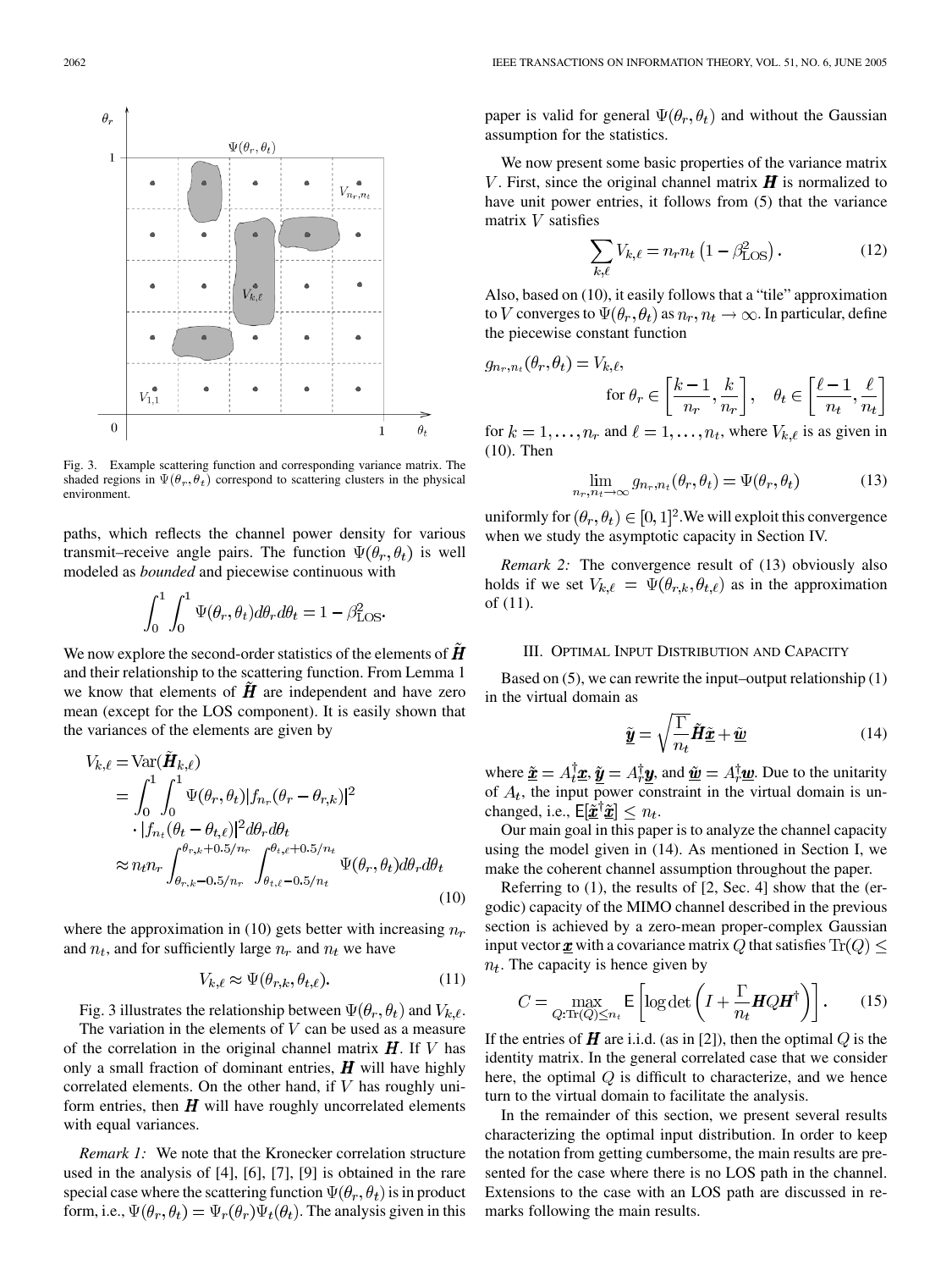## *A. Characterization of Optimal Input Distribution*

From (14), it is clear that the optimal input in the virtual domain is also a zero-mean proper complex Gaussian input vector  $\tilde{\mathbf{x}}$  with a covariance matrix  $\tilde{Q}$  that satisfies  $\text{Tr}(\tilde{Q}) \leq n_t$ . For such a choice of input, the mutual information between channel input and output in the virtual domain is given by

$$
\mathcal{I}(\tilde{Q}) = \mathsf{E}\left[\log \det \left(I + \frac{\Gamma}{n_t} \tilde{H} \tilde{Q} \tilde{H}^\dagger\right)\right].\tag{16}
$$

The capacity of (15) can be rewritten as

$$
C = \max_{\tilde{Q}: \text{Tr}(\tilde{Q}) \le n_t} \mathcal{I}(\tilde{Q}).
$$
 (17)

Note that for a given  $\tilde{Q}$  in the virtual domain, the actual input covariance is given by  $Q = A_t \ddot{Q} A_t^{\dagger}$ .

By (17), the problem of finding the capacity  $C$  reduces to the problem of finding the optimal  $Q$ . We characterize the optimal  $Q$  in the following result.

*Theorem 1:* Suppose that the matrix  $\boldsymbol{H}$  has independent entries with each entry  $\tilde{H}_{k,\ell}$  being a proper-complex random variable (not necessarily Gaussian), with  $\hat{H}_{k,\ell}$  having the same distribution as  $-\mathbf{H}_{k,\ell}$  (as in Lemma 1). Then the optimal Q that maximizes the mutual information (16) is unique and it is *diagonal*.

*Proof:* The proof follows a technique that was introduced in [[5\]](#page-14-0) for proving a similar result for the multiple-input singleoutput (MISO) proper-complex Gaussian channel. The details are given in Appendix I.  $\Box$ 

*Remark 3:* If there is a LOS path that contributes to element  $\hat{\bm{H}}_{k}$  , then  $\hat{\bm{H}}_{k}$  , and hence the  $\hat{\ell}$ th column of  $\hat{\bm{H}}$ , does not have a symmetric distribution around zero. However, as can been seen in (32) in Appendix I, the crucial step in the proof of Theorem 1 requires only one column in any pair of columns of  $\boldsymbol{H}$  to have a symmetric distribution around zero. Thus, the proof given in Appendix I easily extends to the LOS case.

Since the optimal covariance matrix  $\ddot{Q}$  is a diagonal matrix  $\Lambda^{\circ}$ , the capacity-achieving input vector in the virtual domain has independent entries, i.e., the optimal input signals transmitted at the different virtual directions are independent. For diagonal input covariance  $\Lambda$ , diagonal element  $\lambda_i$  represents the power assigned to the  $i$ th virtual transmit angle. We are still left with the problem of finding the  $\lambda_i$ 's that achieve the capacity. But this is a problem of optimizing a concave function over a convex set and can be solved numerically using the statistics of  $\boldsymbol{H}$ . An example is given in Section V.

Note also that the actual optimal input vector has correlated entries in general with covariance matrix  $Q^{\circ}$  that is given by

$$
Q^{\circ} = A_t \Lambda^{\circ} A_t^{\mathsf{T}}.
$$

# *B. Asymptotically Optimal Power Allocation at Low SNR*

While it is possible to compute  $\Lambda^{\circ}$  numerically, further simplification in the optimization occurs in the asymptotic regime where the SNR is small. The following result shows that in this regime, beamforming along one of the virtual transmit angles is optimal.

*Theorem 2:* The first-order low-SNR expansion of the mutual information as a function of the diagonal covariance matrix  $\Lambda$  is optimized by  $\Lambda^{\circ}$  with all the elements equal to zero except  $\lambda_i^{\circ}$ , where i is the index identified by

$$
i = \arg\max_{1 \leq \ell \leq n_t} \sum_{k=1}^{n_r} V_{k,\ell}.
$$

If the maximizing index is not unique, define the index set

$$
\mathcal{T} = \left\{ i : i = \arg \max_{1 \leq \ell \leq n_t} \sum_{k=1}^{n_r} V_{k,\ell} \right\}.
$$

Then  $\Lambda^{\circ}$  is such that

$$
\sum_{i:i\in\mathcal{I}} \lambda_i^\circ = n_t, \qquad \lambda_i^\circ \ge 0, \text{ for } i \in \mathcal{T}
$$
  
and  $\lambda_i^\circ = 0$ , for  $i \notin \mathcal{T}$ .

i.e., the power is arbitrarily assigned to the diagonal elements corresponding to those maximizing indexes without changing the capacity as long as the total power is  $n_t$ .

*Proof:* See Appendix II.

*Remark 4:* Theorem 2 continues to hold if there is a LOS path that contributes to element  $\boldsymbol{H}_{\v{k},\v{k}}$ , with the modification that the beamforming virtual angle is identified by

$$
i = \arg \max_{1 \leq \ell \leq n_t} \left\{ \underbrace{\sum_{k=1}^{n_r} V_{k,1}}_{\ell=1} \underbrace{\sum_{k=1}^{n_r} V_{k,2}, \dots}_{\ell=2}, \dots, \underbrace{\sum_{k=1}^{n_r} V_{k,\ell}}_{\ell=1} \right\}
$$

where  $m_{\text{LOS}} = \sqrt{n_t n_r} \beta_{\text{LOS}}$  is the mean of  $\hat{\boldsymbol{H}}_{\v{k},\v{k}}$ . Since the LOS path typically dominates all the non-LOS in gain, beamforming to angle  $\theta_{t,\ell}$  will become optimal at low SNR.

The preceding theorem suggests that as the SNR approaches zero, the optimal input strategy favors allocating all the transmit power to the virtual transmit angle with the largest channel gains over spreading the power among all directions. Referring back to (3), we note that beamforming to a given virtual angle  $\theta$  corresponds to beamforming to a single physical angle  $\phi$  as long as the antenna spacing d is less than  $\lambda_c/2$ . In general, beamforming to a given  $\theta$  could correspond to transmitting power in more than one direction  $\phi$ , with  $Q^{\circ}$  being a rank-1 matrix.

If beamforming to virtual angle  $i$  is optimal, then the capacity simplifies to

$$
C = \mathsf{E}\left[\log\left(1 + \Gamma ||\tilde{\underline{\mathbf{h}}}_i||^2\right)\right].
$$

This beamforming strategy is also considerably easier to implement than a general input strategy, because the MIMO channel can be treated as an effective scalar channel for which one-dimensional codes can be designed to achieve capacity.

 $\Box$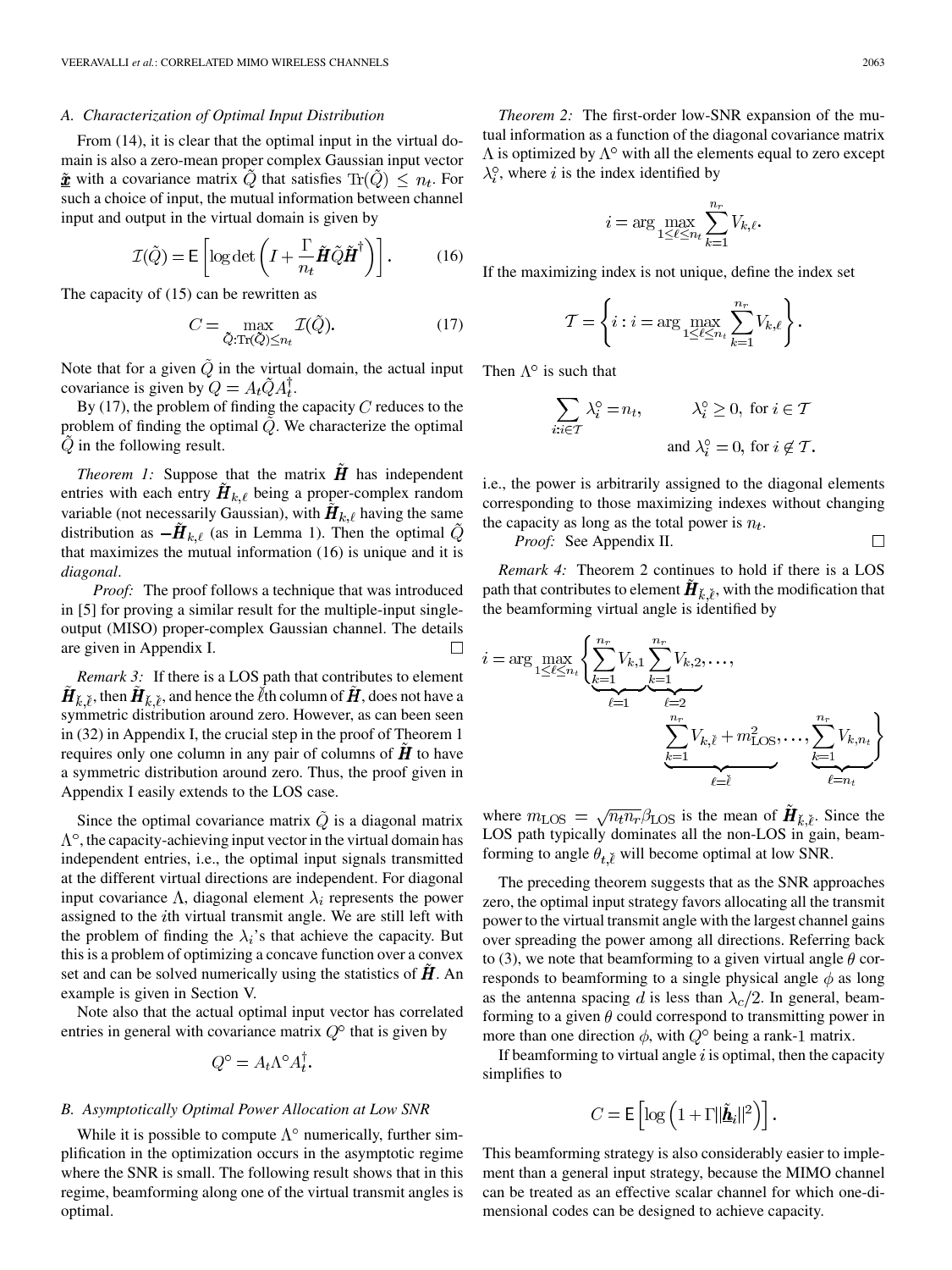# *C. Necessary and Sufficient Condition for Beamforming to be Optimal*

We now sharpen the result of Theorem 2 to precisely characterize the threshold on the SNR below which beamforming is optimal.

*Theorem 3:* A necessary and sufficient condition for beamforming to the  $i$ th virtual angle to be optimal is given by

$$
\Gamma \sum_{k=1}^{n_r} (1 - \mu_{k,i}) V_{k,\ell^{\circ}} - \sum_{k=1}^{n_r} \mu_{k,i} \le 0 \tag{18}
$$

where  $\ell^{\circ} = \arg\max_{\substack{1 \leq \ell \leq n_t \\ \ell \neq i}} \sum_{k=1}^{n_r} (1-\mu_{k,i}) V_{k,\ell}$ . The functions  $\mu_{k,i}$ 

are defined as

$$
\mu_{k,i} := \mu_{k,i} (V_{1,i}, V_{2,i}, \dots, V_{n_r,i}) = \mathsf{E} \left[ \frac{\Gamma |\tilde{\boldsymbol{H}}_{k,i}|^2}{1 + \Gamma ||\tilde{\boldsymbol{h}}_i||^2} \right]
$$

for  $1 \leq i \leq n_t$ ,  $1 \leq k \leq n_r$ . Among the  $n_t$  conditions in (18) corresponding to  $1 \le i \le n_t$ , at most one can be satisfied.

*Proof:* The proof of this result follows steps similar to those used in [[6,](#page-14-0) Theorem 2] for the Gaussian product-form correlation model. The details are given in Appendix III.  $\Box$ 

It is interesting to compare the results of Theorems 2 and 3 for the special case where two columns (say i and  $\ell$ ) of the variance matrix  $V$  are identical, and these columns have the maximum sum. According to Theorem 2, for asymptotically small SNR, it is optimal to assign power in an arbitrary manner among the virtual transmit angles i and  $\ell$ . In particular, it is asymptotically optimal to beamform to virtual angle  $i$  (or  $\ell$ ). However, in Theorem 3, if the beamforming condition (18) for angle  $i$  is satisfied, it will also be satisfied for angle  $\ell$ . This is not possible by the uniqueness clause in Theorem 3. Hence, the asymptotic behavior of Theorem 2 does not necessarily hold for any nonzero SNR.

*Remark 5:* Theorem 3 can easily be modified to incorporate the case where there is an LOS path by simply adding  $m_{\text{LOS}}^2$  to  $V_{\tilde{k},\tilde{\ell}}$ . As we commented earlier in Remark 4, beamforming to angle  $\theta_{t,\check{p}}$  will be optimal below a threshold SNR.

We end this section by noting that the optimal virtual angle for beamforming can be determined using only the second moments of the virtual coefficients. In contrast, determining the optimal input distribution in situations where beamforming is not optimal requires the entire distribution of the virtual coefficients.

# IV. ASYMPTOTIC CAPACITY FOR A LARGE NUMBER OF ANTENNAS

In this section, we study the capacity in the asymptotic regime where the numbers of receive and transmit antennas go to infinity, with their ratio being kept constant. The results given in this section are restricted to the case where there is no LOS path connecting the transmitter and receiver.

Based on the results of the previous section, we can write the ergodic capacity of the MIMO channel as

$$
C = \mathsf{E}\left[\log \det\left(I + \frac{\Gamma}{n_t}\tilde{\boldsymbol{H}}\Lambda^{\circ}\tilde{\boldsymbol{H}}^{\dagger}\right)\right]
$$
(19)

where  $\Lambda^{\circ}$  is the optimal diagonal input covariance matrix. In scenarios where beamforming in the  $i$ th virtual transmit angle is optimal, the capacity further simplifies to

$$
C = \mathsf{E}\left[\log\left(1 + \Gamma ||\tilde{\underline{\mathbf{h}}}_i||^2\right)\right].\tag{20}
$$

The expectation in (19) (or (20)) is easily evaluated numerically in general, and in some special cases, closed-form expressions may also be obtained. But to gain further analytical insight into the capacity of the channel, we turn to the asymptotic scenario where the number of antennas is large.

Let  $n_t$  and  $n_r$  go to infinity with their ratio  $n_t/n_r$  being kept constant at  $\tau$  (say). To simplify notation, let  $n = n_r$ . Then  $n_t = |\tau n|$ , and we are interested in the limit as  $n \to \infty$ . Since  $C$  can possibly grow without bound under this limit, we normalize  $C$  by  $n$ . The normalized capacity is given by

$$
\bar{C} = \frac{1}{n} \mathsf{E} \left[ \log \det \left( I + \frac{\Gamma}{\lfloor \tau n \rfloor} \tilde{H} \Lambda^{\circ} \tilde{H}^{\dagger} \right) \right].
$$
 (21)

Our goal is to evaluate  $\lim_{n\to\infty}\overline{C}$ , which we denote by  $\overline{C}^{\infty}$ .

Note that  $\bar{C}$  captures how the capacity scales with the number of antennas. In particular, if  $0 < \bar{C} < \infty$ , then the capacity scales linearly with  $n$  as it does in the case of the i.i.d. channel.

From (21) it is clear that the evaluation of  $\bar{C}^{\infty}$  requires the characterization of the limiting value of the optimal diagonal input covariance matrix  $\Lambda^{\circ}$ . However, this is a rather difficult task considering that, in general, it is not possible to obtain an explicit equation for  $\Lambda^{\circ}$  for finite n. For this reason, we relax our requirement that input distribution be optimal, and instead consider computing the limit of the right-hand side of (21) with  $\Lambda^{\circ}$  being replaced by some reasonable diagonal input covariance  $\Lambda$  that can be characterized explicitly.<sup>3</sup> In this case, we need to interpret  $\bar{C}$  as simply the information rate that is achievable by using the input covariance  $\Lambda$ . To proceed with the analysis, we need to impose some regularity conditions on  $\Lambda = \mathrm{diag}(\lambda_1, \lambda_2, \dots \lambda_{n_t}).$ 

*Assumption 2:* For each *n*, define the function  $s_n : [0, \tau] \rightarrow$  $\Re$  by

$$
s_n(v) = \lambda_\ell, \qquad \text{for } v \in \left[\frac{\ell-1}{n}, \frac{\ell}{n}\right]
$$

where  $\ell = 1, \ldots, |n\tau|$ . Then  $s_n(v)$  is bounded for each n, and converges uniformly to a limiting bounded function  $s(v)$ as  $n \to \infty$ .

Clearly,  $s(v)$  has to satisfy the power constraint

$$
\int_0^\tau s(v)dv = \tau.
$$

*Remark 6:* A natural question to ask is whether  $\Lambda^{\circ}$  satisfies Assumption 2. It is clear that the assumption will not hold for  $\Lambda^{\circ}$  if the optimal transmit power along any of the virtual angles grows without bound as  $n \to \infty$ . It seems reasonable that such unbounded input power allocations should be ruled out by the piecewise continuity and boundedness of the scattering

<sup>3</sup>For example, we can consider  $\Lambda = I$  corresponding to i.i.d. inputs in both the virtual and actual domains.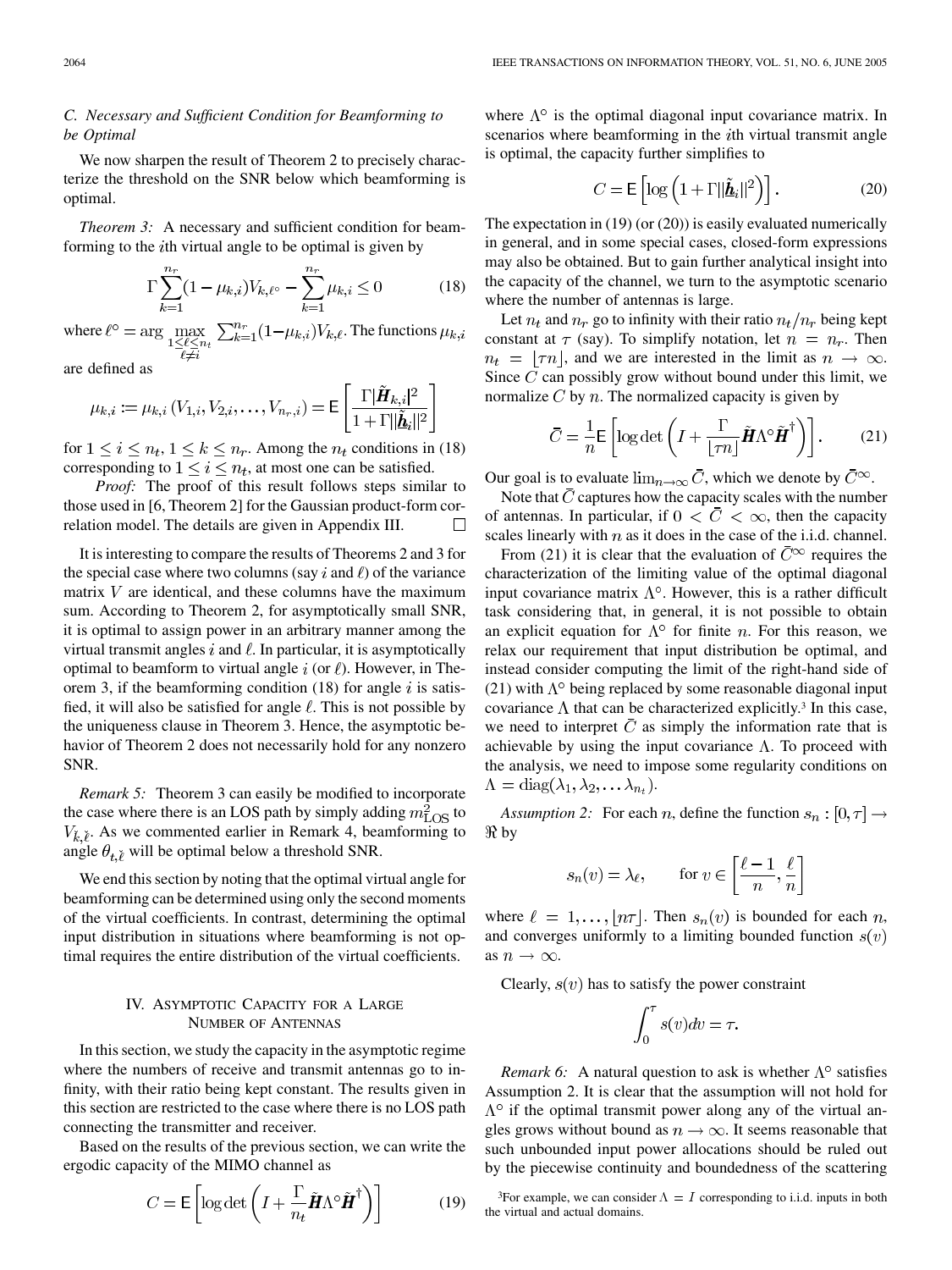function  $\Psi$ ; however, we have not been able to establish a rigorous result along these lines.

The asymptotic evaluation of  $\overline{C}$  is facilitated by relating the limiting value of  $\overline{C}$  to the limiting eigenvalue distribution of  $\tilde{H}\Lambda \tilde{H}^{\dagger}/n$ . To this end, we first give the following definition.

*Definition 1:* The Stieltjes transform  $m_A$  of an  $n \times n$ Hermitian matrix  $\vec{A}$  is defined as

$$
m_A(z) = \frac{1}{n} \text{Tr}\{(A - zI)^{-1}\}.
$$

We now have the following theorem that follows quite easily from a similar result on the sum capacity of code-division multiple-access (CDMA) systems with random spreading [[16\]](#page-14-0). A sketch of the proof is given in Appendix V.

*Theorem 4:* Assume that the Stieltjes transform of  $\tilde{H} \Lambda \tilde{H}'/n$ converges in probability to a deterministic limit denoted by  $m$ as  $n \to \infty$ . Then the asymptotic normalized capacity is given by

$$
\bar{C}^{\infty} = \int_0^1 \frac{1}{t} \left[ 1 - \frac{\tau}{t\Gamma} m\left(-\frac{\tau}{t\Gamma}\right) \right] dt. \tag{22}
$$

Theorem 4 can be used to evaluate the asymptotic capacity if we can determine the limiting Stieltjes transform of  $\tilde{H}\Lambda\tilde{H}^{\dagger}/n$ . The latter limit requires the application of a result of Girko [\[17](#page-14-0), Corollary 10.1.2] which is restated in Theorem 5. We note that this proof technique using Girko's result was also used in [\[4](#page-14-0)] in analyzing the asymptotic mutual information for i.i.d. zero-mean complex-Gaussian inputs for the special case of the Kronecker Gaussian channel model.

*Theorem 5 (Girko):* Let X be a  $\lfloor cn \rfloor \times \lfloor dn \rfloor$  matrix with zero-mean independent entries. Define the variance function from  $[0, c] \times [0, d]$  to  $\Re$  by

$$
f_n(u, v) = n \text{Var}(X_{i,j}),
$$
  
for  $u \in \left[\frac{i-1}{n}, \frac{i}{n}\right], v \in \left[\frac{j-1}{n}, \frac{j}{n}\right].$ 

Assume that the variance function is uniformly bounded  $\forall n, i, j$ and converges uniformly to a bounded function  $f(u, v)$ . Then

$$
\frac{1}{n} \sum_{i=\lfloor an \rfloor}^{\lfloor bn \rfloor} (\boldsymbol{X} \boldsymbol{X}^{\dagger} - z \boldsymbol{I})_{ii}^{-1} \stackrel{n \to \infty}{\longrightarrow} \int_{a}^{b} e(u, z) du \qquad (23)
$$

where the convergence is in probability and where  $e(u, z)$  satisfies the equation

$$
e(u, z) = \left[ -z + \int_0^d \frac{f(u, v)dv}{1 + \int_0^c e(w, z) f(w, v)dw} \right]^{-1}
$$

As a special case, setting  $a = 0$  and  $b = c$  in (23), the Stieltjes transform of  $XX^{\dagger}$  converges in probability to the deterministic limit

$$
m(z) = \int_0^c e(u, z) du
$$

In order to apply Theorem 5, we give the following lemma whose proof follows easily from (13) and Assumption 2.

*Lemma 2:* For each *n*, define  $g_n : [0,1] \times [0,\tau] \rightarrow \Re$  by

$$
g_n(u, v) = \lambda_\ell V_{k, \ell},
$$
 for  $u \in \left[\frac{k-1}{n}, \frac{k}{n}\right], v \in \left[\frac{\ell-1}{n}, \frac{\ell}{n}\right]$ 

where  $k = 1, ..., n$  and  $\ell = 1, ..., |n\tau|$ . Then, as  $n \to \infty$ ,  $g_n(u, v)$  converges uniformly to the limiting bounded function

$$
g(u, v) = \Psi(u, v/\tau)s(v).
$$
 (24)

Using Lemma 2 in Theorem 5, we have the following result that characterizes the asymptotic capacity.

*Theorem 6:* As  $n \to \infty$ , the Stieltjes transform  $\tilde{H} \Lambda \tilde{H}^{\dagger}/n$ converges in probability to a deterministic limit

$$
m(z) = \int_0^1 e(u, z) du
$$
 (25)

where  $e(u, t)$  satisfies the equation

$$
e(u, z) = \left[ -z + \int_0^{\tau} \frac{g(u, v)dv}{1 + \int_0^1 e(w, z)g(w, v)dw} \right]^{-1}
$$
 (26)

with  $q(u, v)$  defined in (24).

Using (22), (24)–(26), the asymptotic normalized capacity  $\overline{C}^{\infty}$  can be computed numerically for any input covariance satisfying Assumption 2 and any bounded spatial scattering function  $\Psi$ . Sample numerical results are presented in Section V.

The asymptotic normalized capacity  $\bar{C}^{\infty}$  provides a convenient measure with which to compare various scattering environments. It also provides an analytical approximation to the capacity of finite antenna channels. In particular, if  $n_t = \tau n_r$ , then we can approximate the capacity of the  $(n_t, n_r)$  MIMO channel by

$$
C = n_r \bar{C}^{\infty}(\tau). \tag{27}
$$

We will investigate the accuracy of this approximation in Section V.

We end this section by noting that while the computation of the nonasymptotic capacity requires detailed information about the marginals of the virtual channel elements, the computation of the asymptotic capacity requires only second-order statistics (the scattering function).

## V. NUMERICAL RESULTS AND DISCUSSION

In this section, we provide a set of examples that illustrate the theoretical results of the previous sections.

## *A. Optimal Input Distribution and Beamforming*

We begin with an example illustrating the results of Section III. Consider a system with five transmit and five re-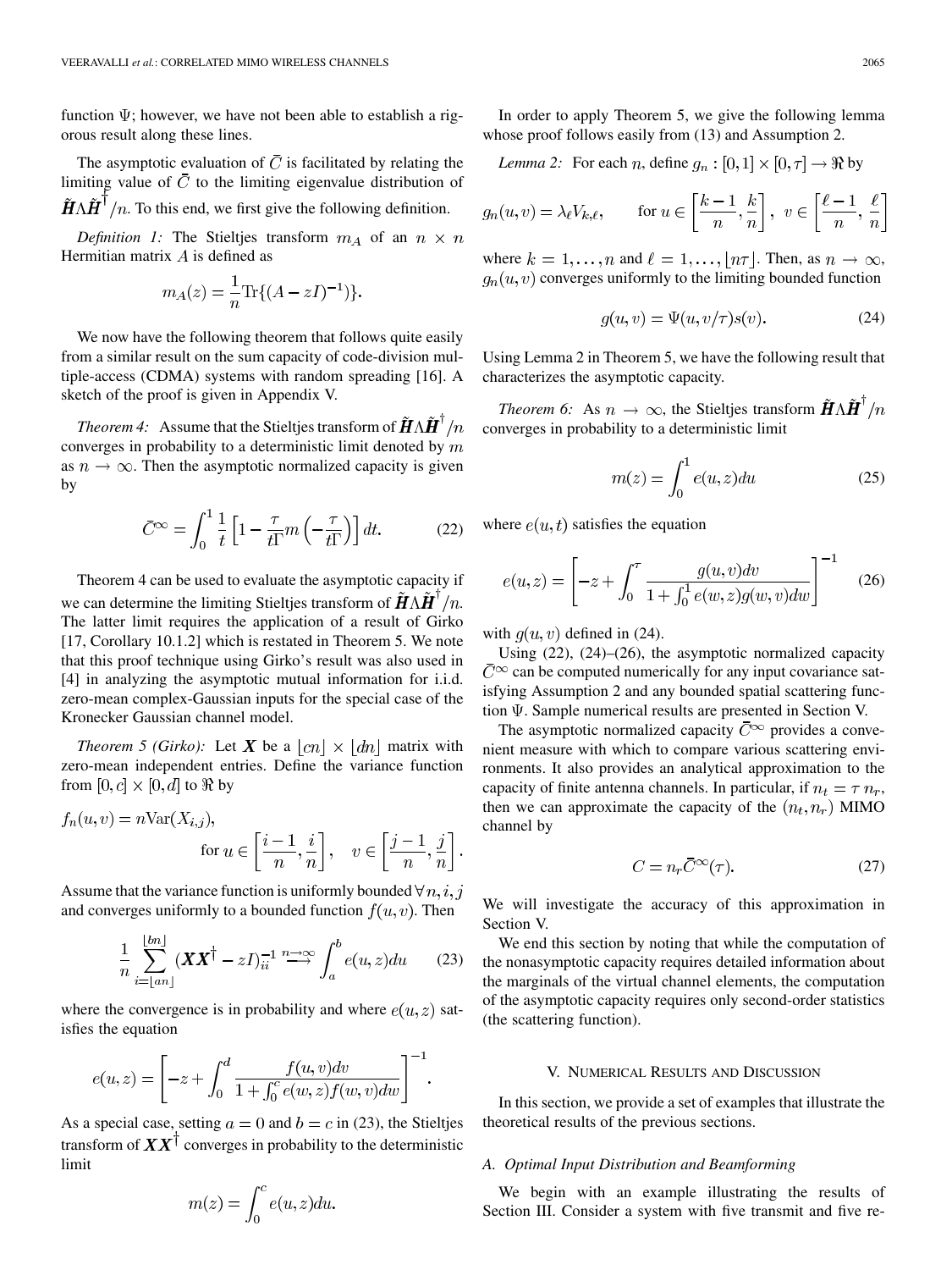

Fig. 4. Comparison of information rates obtained by using the optimal inputs, i.i.d. inputs, and beamforming along the best virtual transmit direction for the variance matrix shown in (28).

ceive antennas, where the  $\boldsymbol{H}$  is a zero-mean complex-Gaussian channel with variance matrix given by

$$
V = \frac{25}{5.7} \begin{pmatrix} 0.1 & 0 & 1 & 0 & 0 \\ 0 & 0.1 & 1 & 0 & 0 \\ 0 & 0 & 1 & 0 & 0 \\ 0 & 0 & 1 & 0.25 & 0 \\ 0 & 0 & 1 & 0 & 0.25 \end{pmatrix}.
$$
 (28)

Note that we have normalized the entries so that  $\sum_{k,\ell} V_{k,\ell} =$ . Such a variance matrix could represent a physical environment with two very small scatterers and two bigger scatterers and one large scattering cluster. The optimal input variances  $\{\lambda_i^{\circ}\}\$ can easily be obtained numerically for this example. Fig. 4 plots the capacity achieved by using the optimal input distribution and compares it with the information rate obtained by using i.i.d. inputs, i.e.,  $\Lambda = I$ . It is clear from the figure that the information rate is improved by using the optimal inputs; however, the improvement in the capacity becomes less significant as SNR increases.<sup>4</sup> Note also that the improvement in information rate by optimizing the input distribution depends on the scattering function. If the scattering function is sufficiently rich, or if it is close to being symmetric along each of virtual transmit angles, then i.i.d. inputs may achieve very good performance.

Using Theorem 3 we can easily determine that beamforming along the third virtual transmit direction is optimal for SNRs below 0.29 dB. Fig. 4 also plots the information rate obtained by beamforming along the third virtual transmit direction for SNRs ranging from 0 to 20 dB. As can be seen in the figure, beamforming is indeed optimal for SNRs below 0.29 dB, and it remains close to optimal for SNRs below 5 dB.

### *B. Effect of Correlation on Capacity*

We now provide an example comparing the capacity of the standard i.i.d. MIMO channel, for which  $V$  has all entries equal to 1, with the capacity of the correlated MIMO channel with variance matrix given in (28). It is interesting to see in Fig. 5, that for SNRs below 2 dB, the correlated channel has a larger capacity than the i.i.d. channel. This is somewhat surprising given that it is generally believed that rich scattering environments are needed for optimal use of multiple antennas. The reason for the crossover of course is that the multiplexing gain offered by the i.i.d. channel manifests itself only at sufficiently high SNRs. We note further that the capacity of the correlated channel can be approached by using beamforming inputs at low SNRs as we saw previously in Fig. 4.

## *C. Accuracy of Asymptotics*

In the following, we compute the asymptotic normalized capacity of Section IV for a specific example and investigate the accuracy of these asymptotics. Consider the scattering function shown in Fig. 6, which corresponds to a moderately correlated channel since the support of the scattering function is moderately limited in transmit and receive angles. For a MIMO system with  $n_t$  transmit and  $n_r$  receive antennas operating in this scattering environment, let the variance matrix be  $V$ . To simplify the calculations, we set  $V_{k,\ell} = \Psi(\theta_{r,k}, \theta_{t,\ell})$  (see Remark 2). Then, based on symmetry arguments, we immediately see that the optimal input variances are given by

$$
\lambda_{\ell}^{\circ} = \begin{cases} \frac{5}{3}, & \text{if } V_{k,\ell} = \frac{25}{6} \text{ for some } k\\ 0, & \text{otherwise.} \end{cases}
$$

Thus,  $\Lambda^{\circ}$  satisfies Assumption 2 and the corresponding limiting function  $s(v)$  is given by

$$
s(v) = \begin{cases} \frac{5}{3}, & \text{if } v \in [0.2, 0.8] \\ 0, & \text{otherwise.} \end{cases}
$$

<sup>&</sup>lt;sup>4</sup>It is easy to show for this example that i.i.d. inputs are indeed asymptotically optimal as the SNR goes to infinity (see [[19](#page-14-0)] for a proof). This would not be the case if the variance matrix V had one or more all-zero columns.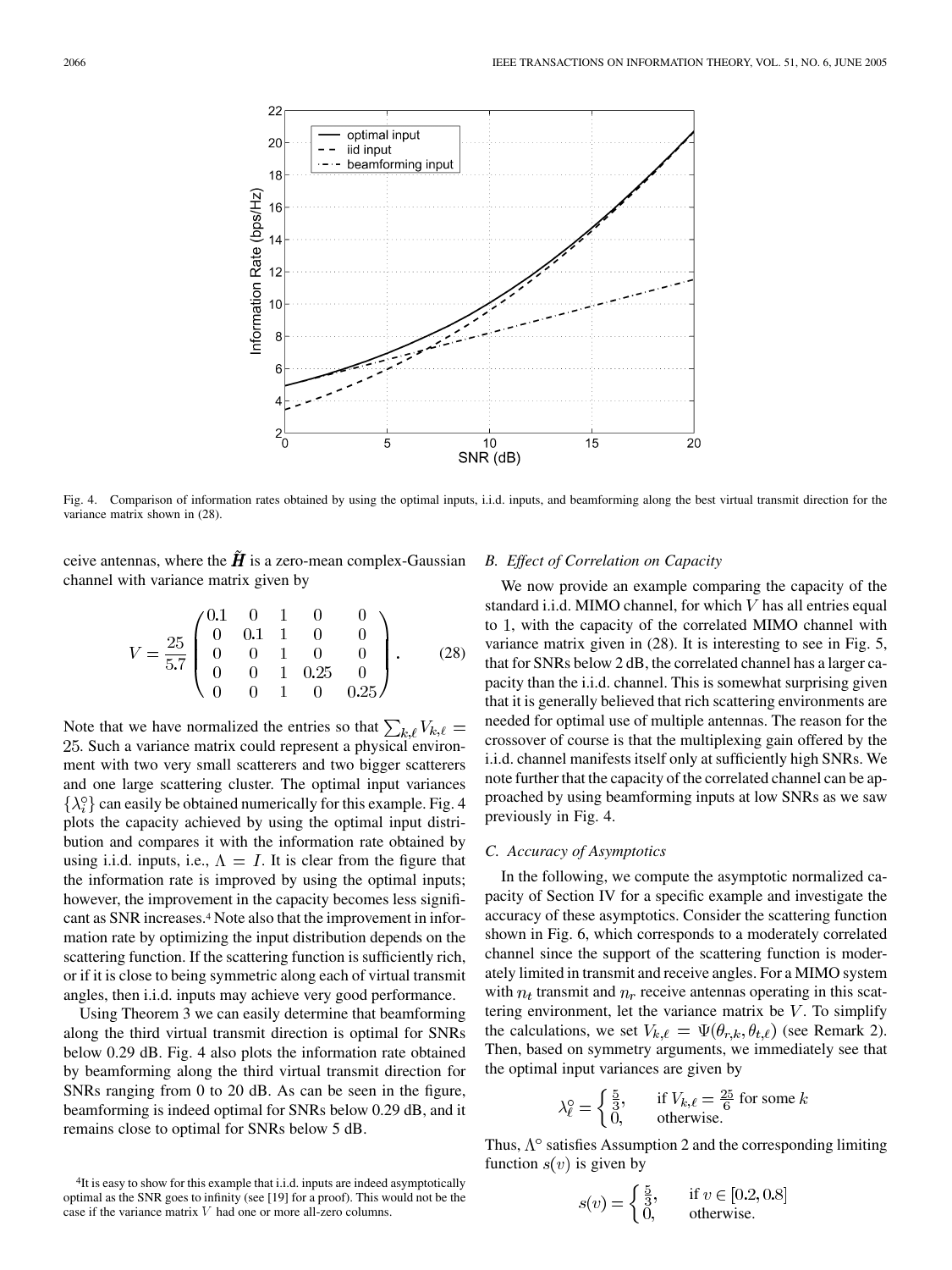

Fig. 5. Comparison of capacities of the i.i.d. and correlated channel with  $V$  given in (28).



Fig. 6. Spatial scattering function.

Plugging  $\Psi(\theta_r, \theta_t)$  and  $s(v)$  in (22), (24)–(26), we can numerically evaluate the asymptotic normalized capacity  $\bar{C}^{\infty}$  for various values of  $\tau = n_t/n_r$  and SNR  $\Gamma$ . We can then use (27) to approximate the capacity of any given  $(n_t, n_r)$  MIMO system operating in this scattering environment. Fig. 7 plots the direct numerical evaluation of the capacity for a zero-mean complex Gaussian channel along with the asymptotic approximation for various values of  $n_t$  and  $n_r$ . As can be seen in this figure, the asymptotic approximation is quite accurate even for a  $(5,5)$ MIMO system.

#### VI. CONCLUSION

We have exploited the virtual representation of the MIMO wireless channel with ULAs to study its capacity without the common simplifying assumptions of Gaussian statistics and Kronecker correlation for the channel matrix elements. In particular, the channel capacity is achieved by transmitting independent zero-mean proper-complex Gaussian input symbols along the  $n_t$  virtual transmit angles. In other words, the optimal input covariance matrix is always diagonal in the virtual (Fourier) domain.

Correlated MIMO channels possess fewer degrees of freedom compared to i.i.d. channels and these degrees of freedom are captured by the dominant virtual channel coefficients. Our results indicate that the effective number of dominant virtual coefficients depends on the SNR as well. In general, as the SNR decreases, fewer parallel channels can be used for reliable communication, thereby effectively reducing the multiplexing gain of the MIMO system. This is also consistent with recent results on minimum mean-square error (MMSE) estimation of correlated MIMO channels [\[8](#page-14-0)] which show that it is efficient to only estimate the channel coefficients corresponding to a decreasing set of dominant virtual transmit angles as the SNR decreases. In particular, we have shown in this paper that beamforming to one of the virtual transmit angles becomes optimal at low SNRs. Our results also suggest that for moderately correlated channels, beamforming may be nearly optimal for a large range of practical SNRs. In such scenarios, the MIMO channel can be effectively treated as a scalar channel and space–time coding is not required.

Some further comments regarding beamforming are in order in scenarios where it is not optimal but nearly optimal. First, the best virtual angle for beamforming can be determined using only the second moments of the virtual coefficients. In contrast, determining the optimal input distribution requires the entire distribution of the virtual coefficients. Second, the best angle for beamforming can be determined at the receiver and fed back to the transmitter using  $\log_2 n_t$  bits. This is considerably less than the amount of information that needs to be fed back to the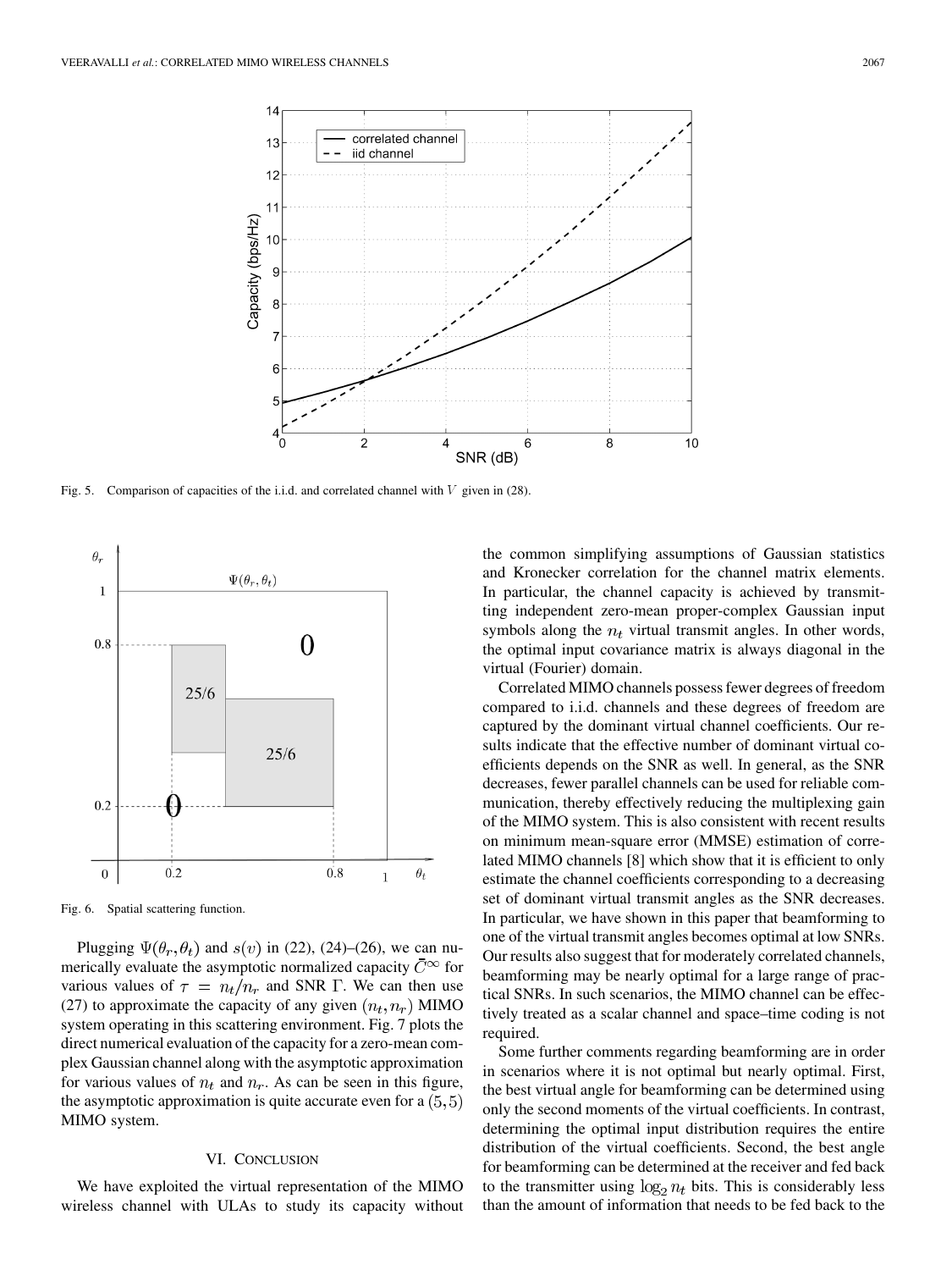

Fig. 7. Comparison of the exact and asymptotic approximations for the capacity for the scattering function shown in Fig. 6.

transmitter for optimal signaling. This indicates that beamforming would be more robust to errors in channel estimation at the receiver. It is of interest to further study this robustness and compare optimal signaling and beamforming in the presence of estimation errors.

The virtual representation also allows for the application of Girko's random matrix result to compute the asymptotic normalized capacity. We have expressed the asymptotic capacity directly in terms of the two-dimensional spatial scattering function of the channel. Thus, while the computation of the nonasymptotic capacity requires detailed information about the marginals of the virtual channel elements, the computation of the asymptotic capacity requires only second-order statistics. Our numerical results show that these asymptotics are accurate for moderate numbers of transmit and receive antennas. This further indicates that the variances of the virtual channel elements may be sufficient in accurately characterizing the capacity even for non-Gaussian channels. The asymptotic results were obtained under the restriction that there is no LOS path connecting the transmitter and receiver. It is clearly of interest to generalize these results to the LOS path case.

The virtual representation can be extended to the most general setting of time- and frequency-selective MIMO channels [[18\]](#page-14-0), and in future work we plan to investigate the wide-band channel capacity in both coherent and noncoherent settings. We have taken a first step in this direction in [[13\]](#page-14-0), where we investigated the coherent capacity scaling in wide-band correlated MIMO Rayleigh channels for the special case of the  $D$ -diagonal channel model. Furthermore, in [\[13](#page-14-0)], we related the capacity scaling to the number of physical propagation paths and identified situations in which capacity scaling can or cannot occur. It is clearly of interest to extend these results to general MIMO channels.

We end with some comments on the restriction of the virtual representation framework to ULAs and possible extensions. We first note that the Kronecker model, while being restrictive in terms of its assumptions on the channel statistics, applies in principle to arbitrary array geometries. Recently, extensions of the virtual modeling approach have been proposed that apply to arbitrary array geometries without the Kronecker restriction [[10\]](#page-14-0), [\[19](#page-14-0)], [[20\]](#page-14-0). The basic idea is similar to the virtual representation if we replace the discrete Fourier transform (DFT) matrices (eigenfunctions for ULAs) in the virtual representation with the transmit and receive eigenmatrices for arbitrary channels. The papers [\[10](#page-14-0)], [\[19](#page-14-0)] investigate the physical conditions under which the resulting transformed channel matrix has uncorrelated entries, whereas in [[20\]](#page-14-0) the uncorrelatedness is simply assumed. It is worth noting that such a transformation is environment dependent for arbitrary array geometries (the transmit and receive eigenfunctions change with the environment), whereas for ULAs, the DFT eigenfunctions are fixed regardless of the environment. Furthermore, while the general approach only guarantees uncorrelatedness of the transformed channel coefficients, the elements of the virtual representation for ULAs are also approximately independent due to the virtual path partitioning. Thus, in order to apply the capacity analysis of this paper to arbitrary array geometries, we would need to make the restriction that the channel matrix has proper-complex Gaussian entries.

# APPENDIX I PROOF OF THEOREM 1

The proof follows the technique in [\[5](#page-14-0), Theorem 3.1]. This technique was also used in [[6,](#page-14-0) Theorem 3].

We define two sets of matrices

 $\Omega := \{ \tilde{Q} : \tilde{Q}$  is positive semidefinite, and  $\text{Tr} \{ \tilde{Q} \} \leq n_t \}$  $\Omega' := {\Lambda : \Lambda \text{ is diagonal, and } \Lambda \in \Omega}.$ 

We first consider the optimization of the mutual information (16) with  $\tilde{Q}$  restricted to the set  $\Omega'$ . Since the set  $\Omega'$  is convex and compact, and the function  $\mathcal{I}(\tilde{Q})$  is differentiable and strictly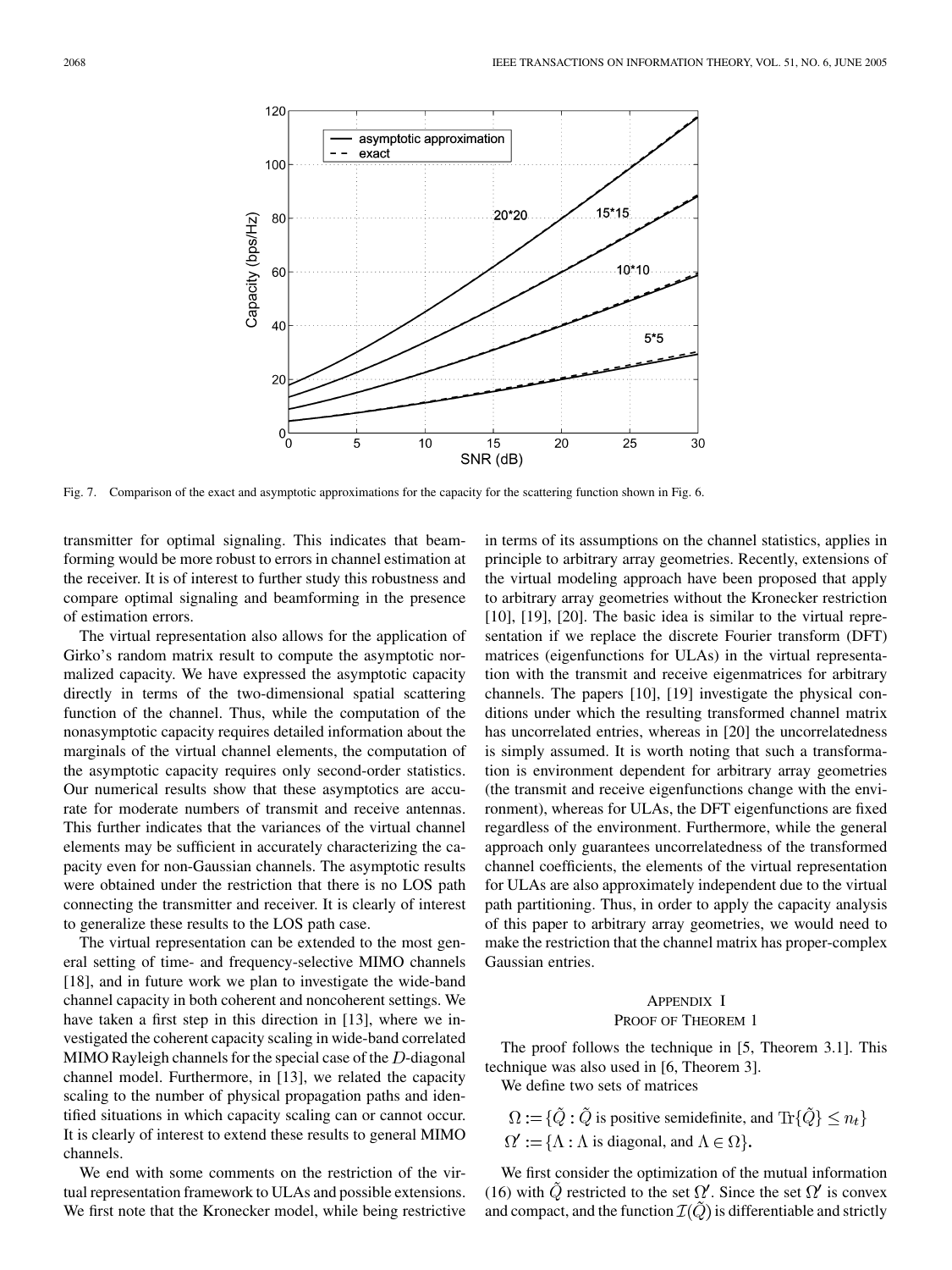concave over that set, there exists a unique  $\Lambda^{\circ}$  that maximizes  $\mathcal{I}(\tilde{Q})$  over  $\Omega'$ . By [[15,](#page-14-0) Ch. 7.4, Theorem 2],  $\Lambda^{\circ}$  satisfies the following necessary condition:

$$
\delta \mathcal{I}(\Lambda^{\circ}; \Lambda - \Lambda^{\circ}) \le 0, \qquad \forall \Lambda \in \Omega' \tag{29}
$$

where

$$
\delta \mathcal{I}(\Lambda^{\circ}; \Lambda - \Lambda^{\circ}) := \lim_{\alpha \to 0} \frac{1}{\alpha} \left[ \mathcal{I}(\Lambda^{\circ} + \alpha(\Lambda - \Lambda^{\circ})) - \mathcal{I}(\Lambda^{\circ}) \right].
$$

The left-hand side of (29) can be computed as follows:

$$
\delta \mathcal{I}(\Lambda^{\circ}; \Lambda - \Lambda^{\circ})
$$
\n
$$
= \frac{d}{dx} \mathcal{I}(\Lambda^{\circ} + x(\Lambda - \Lambda^{\circ}))\Big|_{x=0}
$$
\n
$$
= \frac{d}{dx} \mathsf{E}\Big[\log \det \bigg(I + \frac{\Gamma}{n_t}\tilde{\boldsymbol{H}}(\Lambda^{\circ} + x(\Lambda - \Lambda^{\circ}))\tilde{\boldsymbol{H}}^{\dagger}\bigg)\Big]\Big|_{x=0}
$$
\n
$$
= \mathsf{E} \operatorname{Tr} \bigg\{ \bigg(I + \frac{\Gamma}{n_t}\tilde{\boldsymbol{H}}\Lambda^{\circ}\tilde{\boldsymbol{H}}^{\dagger}\bigg)^{-1} \frac{\Gamma}{n_t}\tilde{\boldsymbol{H}}(\Lambda - \Lambda^{\circ})\tilde{\boldsymbol{H}}^{\dagger}\bigg\}
$$

where we used the general formula

$$
\frac{d}{dx}\log\det(A+xB) = \text{Tr}\{(A+xB)^{-1}B\}
$$

with real scalar x being such that matrix  $A + xB$  is positive definite [\[21](#page-14-0), Example A.3, p. 643]. Then the condition (29) becomes

$$
\mathsf{E} \operatorname{Tr} \left\{ \left( I + \frac{\Gamma}{n_t} \tilde{\boldsymbol{H}} \Lambda^{\circ} \tilde{\boldsymbol{H}}^{\dagger} \right)^{-1} \frac{\Gamma}{n_t} \tilde{\boldsymbol{H}} (\Lambda - \Lambda^{\circ}) \tilde{\boldsymbol{H}}^{\dagger} \right\} \leq 0 \quad (30)
$$

 $\forall \Lambda \in \Omega'$ . We now need to show that  $\Lambda^{\circ}$  remains optimal even when the optimization is performed over the set  $\Omega$ . Since  $\mathcal{I}(\tilde{Q})$ is strictly concave over the convex set  $\Omega$ , it is sufficient to show that

$$
\delta \mathcal{I}(\Lambda^{\circ}; \tilde{Q} - \Lambda^{\circ}) \le 0, \qquad \forall \, \tilde{Q} \in \Omega.
$$

To this end, consider a  $\tilde{Q} \in \Omega$ . We split  $\tilde{Q}$  into  $\tilde{Q} = \Lambda_{\tilde{Q}} +$ A, where  $\Lambda_{\tilde{Q}}$  is a diagonal matrix with components equal to diagonal entries of  $\tilde{Q}$ , and A contains the off-diagonal entries of  $\ddot{Q}$ . Then

$$
\delta \mathcal{I}(\Lambda^{\circ}; \tilde{Q} - \Lambda^{\circ})
$$
\n
$$
= \mathbb{E} \text{Tr} \left\{ \left( I + \frac{\Gamma}{n_t} \tilde{\boldsymbol{H}} \Lambda^{\circ} \tilde{\boldsymbol{H}}^{\dagger} \right)^{-1} \frac{\Gamma}{n_t} \tilde{\boldsymbol{H}} (\tilde{Q} - \Lambda^{\circ}) \tilde{\boldsymbol{H}}^{\dagger} \right\}
$$
\n
$$
= \mathbb{E} \text{Tr} \left\{ \left( I + \frac{\Gamma}{n_t} \tilde{\boldsymbol{H}} \Lambda^{\circ} \tilde{\boldsymbol{H}}^{\dagger} \right)^{-1} \frac{\Gamma}{n_t} \tilde{\boldsymbol{H}} \left( \Lambda_{\tilde{Q}} - \Lambda^{\circ} \right) \tilde{\boldsymbol{H}}^{\dagger} \right\}
$$
\n
$$
+ \mathbb{E} \text{Tr} \left\{ \left( I + \frac{\Gamma}{n_t} \tilde{\boldsymbol{H}} \Lambda^{\circ} \tilde{\boldsymbol{H}}^{\dagger} \right)^{-1} \frac{\Gamma}{n_t} \tilde{\boldsymbol{H}} A \tilde{\boldsymbol{H}}^{\dagger} \right\}.
$$

Since  $\Lambda_{\tilde{Q}} \in \Omega'$ , the first term in the preceding equation is less than zero by (30). To evaluate the second term, we denote the columns of matrix  $\tilde{H}$  by  $\underline{\tilde{h}}_1, \underline{\tilde{h}}_2, \ldots, \underline{\tilde{h}}_n$ . Then the second term can be written as

$$
\mathsf{E} \operatorname{Tr} \left\{ \left( I + \frac{\Gamma}{n_t} \tilde{\boldsymbol{H}} \Lambda^{\circ} \tilde{\boldsymbol{H}}^{\dagger} \right)^{-1} \frac{\Gamma}{n_t} \tilde{\boldsymbol{H}} A \tilde{\boldsymbol{H}}^{\dagger} \right\} \n= \sum_{\substack{k,\ell=1 \ k \neq \ell}}^{n_t} \mathsf{E} \operatorname{Tr} \left\{ \left( I + \frac{\Gamma}{n_t} \sum_{i=1}^{n_t} \lambda_i^{\circ} \tilde{\underline{\boldsymbol{h}}}_i \tilde{\underline{\boldsymbol{h}}}_i^{\dagger} \right)^{-1} \frac{\Gamma}{n_t} A_{k,\ell} \tilde{\underline{\boldsymbol{h}}}_k \tilde{\underline{\boldsymbol{h}}}_\ell^{\dagger} \right\} \tag{31}
$$

where  $\lambda_i^{\circ}$  is the *i*th diagonal entry of  $\Lambda^{\circ}$ .

In the above sum, consider a particular term

$$
\mathsf{E} \operatorname{Tr} \left\{ \left( I + \frac{\Gamma}{n_t} \sum_{i=1}^{n_t} \lambda_i^{\circ} \tilde{\underline{\mathbf{h}}}_i \tilde{\underline{\mathbf{h}}}^{\dagger}_i \right)^{-1} \frac{\Gamma}{n_t} A_{1,2} \tilde{\underline{\mathbf{h}}}_1 \tilde{\underline{\mathbf{h}}}_2^{\dagger} \right\} \n= \operatorname{Tr} \left\{ \mathsf{E} \left[ \mathsf{E} \left[ \left( I + \frac{\Gamma}{n_t} \sum_{i=1}^{n_t} \lambda_i^{\circ} \tilde{\underline{\mathbf{h}}}_i \tilde{\underline{\mathbf{h}}}^{\dagger}_i \right)^{-1} \right. \right. \n\cdot \frac{\Gamma}{n_t} A_{1,2} \tilde{\underline{\mathbf{h}}}_1 \tilde{\underline{\mathbf{h}}}_2^{\dagger} \left| \tilde{\underline{\mathbf{h}}}_2, \tilde{\underline{\mathbf{h}}}_3, \dots, \tilde{\underline{\mathbf{h}}}_{n_t} \right] \right] \right\}.
$$

Since  $H$  has independent entries, its columns are independent. Thus, conditioned on  $\underline{\tilde{h}}_2, \ldots, \underline{\tilde{h}}_{n_t}$ , the distribution of  $\underline{\tilde{h}}_1$  is unchanged. Since each element of the matrix

$$
\left(I + \frac{\Gamma}{n_t} \sum_{i=1}^{n_t} \lambda_i^{\circ} \tilde{\underline{\mathbf{h}}}_i \tilde{\underline{\mathbf{h}}}^{\dagger}_i\right)^{-1} \frac{\Gamma}{n_t} A_{1,2} \tilde{\underline{\mathbf{h}}}_1 \tilde{\underline{\mathbf{h}}}^{\dagger}_2
$$

is an odd function of  $\tilde{\mathbf{h}}_1$ , i.e., if  $\tilde{\mathbf{h}}_1$  is replaced by  $-\tilde{\mathbf{h}}_1$ , each entry of the matrix changes to its antisymmetric value, and by Lemma 1, the inner expectation

$$
\mathsf{E}\Bigg[\left(I + \frac{\Gamma}{n_t} \sum_{i=1}^{n_t} \lambda_i^{\circ} \tilde{\underline{\mathbf{h}}}_i \tilde{\underline{\mathbf{h}}}^{\dagger}_i\right)^{-1} \cdot \frac{\Gamma}{n_t} A_{1,2} \tilde{\underline{\mathbf{h}}}_1 \tilde{\underline{\mathbf{h}}}_2^{\dagger} \Big| \tilde{\underline{\mathbf{h}}}_2, \tilde{\underline{\mathbf{h}}}_3, \dots, \tilde{\underline{\mathbf{h}}}_{n_t}\Bigg] = 0. \quad (32)
$$

Hence, the particular term we considered in the sum on the righthand side of (31) is zero. Following the same reason, all the terms in the sum are zero. Therefore,

$$
\delta \mathcal{I}(\Lambda^{\circ}; \tilde{Q} - \Lambda^{\circ}) \le 0, \qquad \forall \, \tilde{Q} \in \Omega
$$

which concludes our proof.

APPENDIX II  
\nPROOF OF THEOREM 2  
\nLet 
$$
\{\gamma_k\}_{k=1}^{n_r}
$$
 denote the eigenvalues of  $\tilde{H}\Lambda \tilde{H}^{\dagger}$ .  
\n
$$
\mathcal{I}(\Lambda) = \mathsf{E} \left[ \log \det \left( I + \frac{\Gamma}{\tilde{H}} \Lambda \tilde{H}^{\dagger} \right) \right]
$$

$$
(\Lambda) = \mathsf{E}\left[\log \det \left(I + \frac{1}{n_t} \tilde{\mathbf{H}} \Lambda \tilde{\mathbf{H}}^\dagger\right)\right]
$$

$$
= \mathsf{E}\left[\log \prod_{k=1}^{n_r} \left(1 + \frac{\Gamma}{n_t} \gamma_k\right)\right]
$$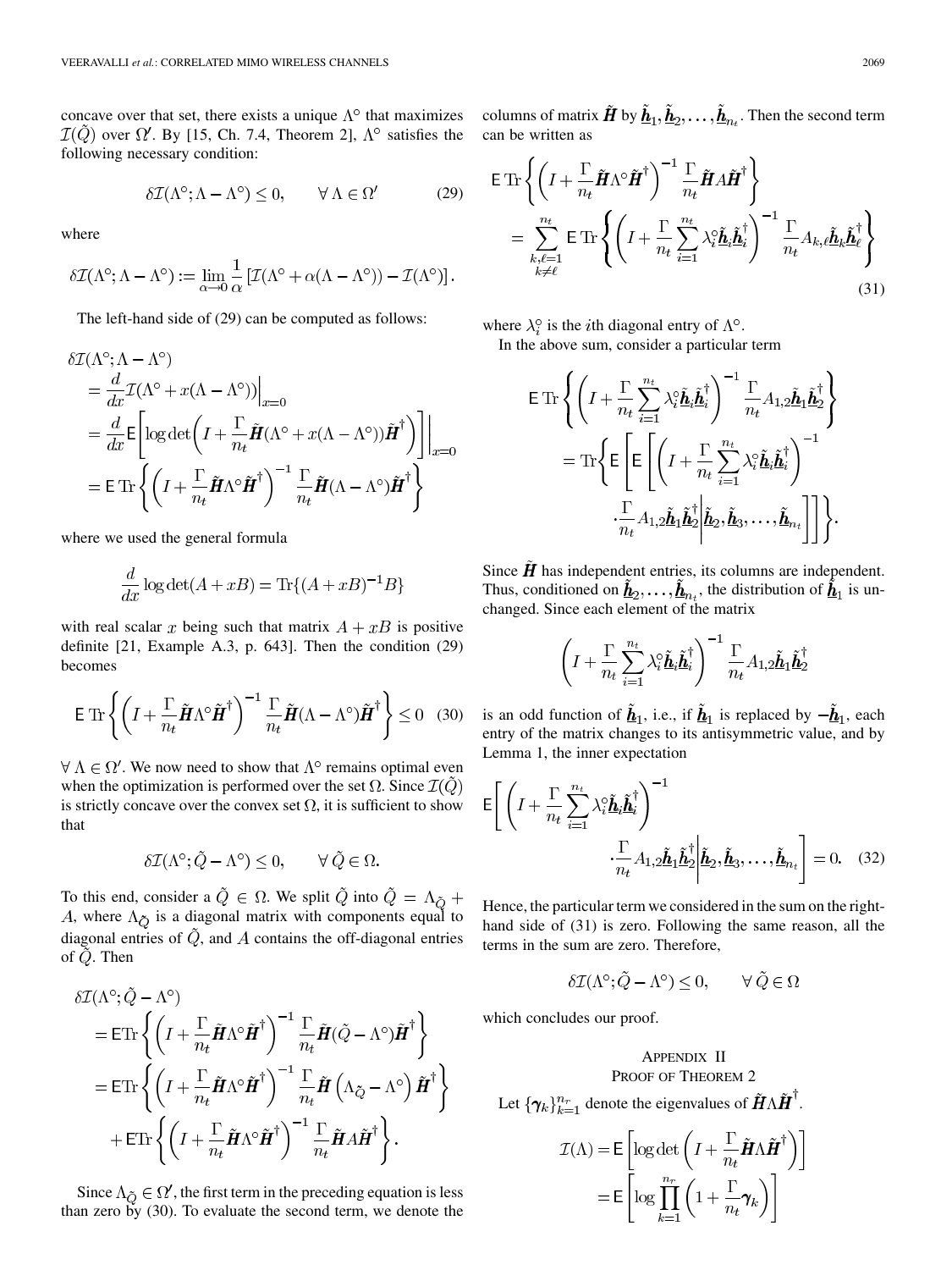$$
\begin{split}\n&= \mathsf{E}\left[\sum_{k=1}^{n_r} \log\left(1 + \frac{\Gamma}{n_t}\boldsymbol{\gamma}_k\right)\right] \\
&= \mathsf{E}\left[\sum_{k=1}^{n_r} \frac{\Gamma}{n_t}\boldsymbol{\gamma}_k\right] + O(\Gamma^2) \\
&= \frac{\Gamma}{n_t} \mathsf{E}\left[\text{Tr}(\tilde{\boldsymbol{H}} \Lambda \tilde{\boldsymbol{H}}^{\dagger})\right] + O(\Gamma^2) \\
&= \frac{\Gamma}{n_t} \text{Tr}\left(\Lambda \mathsf{E}[\tilde{\boldsymbol{H}}^{\dagger} \tilde{\boldsymbol{H}}]\right) + O(\Gamma^2).\n\end{split}
$$

Using the assumption that  $\tilde{H}$  has independent components, we can compute

$$
\mathsf{E}\left[\tilde{\boldsymbol{H}}^{\dagger}\tilde{\boldsymbol{H}}\right]_{i,\ell} = \mathsf{E}\left[\sum_{k=1}^{n_r} \tilde{\boldsymbol{H}}_{i,k}^{\dagger}\tilde{\boldsymbol{H}}_{k,\ell}\right] \\
= \mathsf{E}\left[\sum_{k=1}^{n_r} \tilde{\boldsymbol{H}}_{k,i}^*\tilde{\boldsymbol{H}}_{k,\ell}\right] = \sum_{k=1}^{n_r} V_{k,i} \delta_{i,\ell}.
$$

Hence,

$$
\mathsf{E}[\tilde{\bm{H}}^{\dagger}\tilde{\bm{H}}] = \text{diag}\left(\sum_{k=1}^{n_r} V_{k,1}, \sum_{k=1}^{n_r} V_{k,2}, \dots, \sum_{k=1}^{n_r} V_{k,n_t}\right). \quad (33)
$$

Then the mutual information is given by

$$
\mathcal{I}(\Lambda) = \frac{\Gamma}{n_t} \sum_{i=1}^{n_t} \lambda_i \left( \sum_{k=1}^{n_r} V_{k,i} \right) + O(\Gamma^2)
$$

We want to maximize the first-order low-SNR expansion term of  $\mathcal{I}(\Lambda)$  subject to the constraint

$$
\sum_{i=1}^{n_t} \lambda_i \le n_t \text{ and } \lambda_i \ge 0, \quad \text{for } 1 \le i \le n_t.
$$

It is straightforward to see that the optimizing  $\Lambda^{\circ}$  is the beamforming solution with all the power allocated to the transmit virtual angle i with the largest  $\sum_{k=1}^{n_r} V_{k,i}$  value. If the largest  $\sum_{k=1}^{n_r} V_{k,i}$  is not unique, the power can be spread over those virtual angles corresponding to the largest  $\sum_{k=1}^{n_r} V_{k,i}$  without affecting the capacity.

# APPENDIX III PROOF OF THEOREM 3

We note that the steps of the proof are similar to those given in [[6,](#page-14-0) Theorem 2].

We first consider the condition for beamforming to the first transmit virtual angle to be optimal, and then generalize the condition to the other cases.

The matrix  $\Lambda$  can be parameterized in the following way:

$$
\Lambda = \text{diag}\{n_t - p, p\beta_2, \dots, p\beta_{n_t}\}\tag{34}
$$

where  $0 \leq p \leq n_t$  and

$$
\beta_i \ge 0, \quad \text{for } 2 \le i \le n_t; \qquad \text{and } \sum_{i=2}^{n_t} \beta_i \le 1. \tag{35}
$$

The mutual information can then be expressed in terms of  $p, \beta_2, \ldots, \beta_{n_t}$  as

$$
\mathcal{I}(p) = \mathsf{E} \log \det \left( I + \frac{\Gamma}{n_t} (n_t - p) \tilde{\underline{\mathbf{h}}}_1 \tilde{\underline{\mathbf{h}}}_1^{\dagger} + \frac{\Gamma}{n_t} \sum_{i=2}^{n_t} p \beta_i \tilde{\underline{\mathbf{h}}}_i \tilde{\underline{\mathbf{h}}}_i^{\dagger} \right). \tag{36}
$$

The following lemma, which follows directly by the concavity of  $log \det(\cdot)$  function, establishes a useful property of  $\mathcal{I}(p)$ .

*Lemma 3:* The function  $\mathcal{I}(p)$  in (36) is a strict concave function over  $0 \le p \le n_t$  for all  $\{\beta_i\}$  that satisfies the condition (35).

Based on Lemma 3, a necessary and sufficient condition for beamforming to the first transmit virtual angle being optimal is given by

$$
\left. \frac{\partial \mathcal{I}(p)}{\partial p} \right|_{p=0} \le 0 \tag{37}
$$

for all  $\{\beta_i\}$  such that (35) is satisfied. The following lemma, whose proof is given in Appendix IV, provides an expression for the derivative on the left-hand side of (37).

*Lemma 4:*

$$
\frac{\partial \mathcal{I}(p)}{\partial p}\bigg|_{p=0} = \frac{\Gamma}{n_t} \sum_{i=2}^{n_t} \beta_i \sum_{k=1}^{n_r} (1 - \mu_{k,1}) V_{k,i} - \frac{1}{n_t} \sum_{k=1}^{n_r} \mu_{k,1}.
$$

Thus, to satisfy condition (37), we need

$$
\frac{\Gamma}{n_t} \sum_{i=2}^{n_t} \beta_i \sum_{k=1}^{n_r} (1 - \mu_{k,1}) V_{k,i} - \frac{1}{n_t} \sum_{k=1}^{n_r} \mu_{k,1} \le 0
$$

for all  $\{\beta_i\}$ . The first term on the left-hand side of the inequality is maximized when  $\beta_{\ell^{\circ}} = 1$  where  $\ell^{\circ}$  is the index with the largest value for  $\sum_{k=1}^{n_r} (1 - \mu_{k,1}) V_{k,\ell}$ . We can hence write the necessary and sufficient condition equivalently as follows:

$$
\Gamma \sum_{k=1}^{n_r} (1 - \mu_{k,1}) V_{k,\ell^{\circ}} - \sum_{k=1}^{n_r} \mu_{k,1} \le 0
$$

where  $\ell^{\circ} = \arg \max_{1 \leq \ell \leq n_{t}, \ell \neq 1} \sum_{k=1}^{n_{r}} (1 - \mu_{k,1}) V_{k,\ell}.$ 

Thus far, we have given the necessary and sufficient condition for beamforming to the first virtual angle to be optimal. It is straightforward to generalize the condition to the case where beamforming to the *i*th virtual angle is optimal as shown in  $(18)$ .

We are now left to show that at most one of the  $n_t$  conditions in (18) can be satisfied. Without loss of generality, assume that the condition for beamforming to the first angle is satisfied. Then  $\Lambda^{\circ} = \text{diag}\{n_t, 0, \ldots, 0\}$  which corresponds to  $p = 0$  in (34). Beamforming to the *i*th angle with  $i \neq 1$  corresponds to  $p = n_t$ ,  $\beta_i = 1$ , and  $\beta_j = 0$  for all  $j \neq i$ . For such  $\{\beta_i\}$ , since we know that the function  $\mathcal{I}(p)$  is strictly concave, there cannot be another optimal solution other than  $p = 0$ . Hence, beamforming to the other virtual angles cannot be optimal.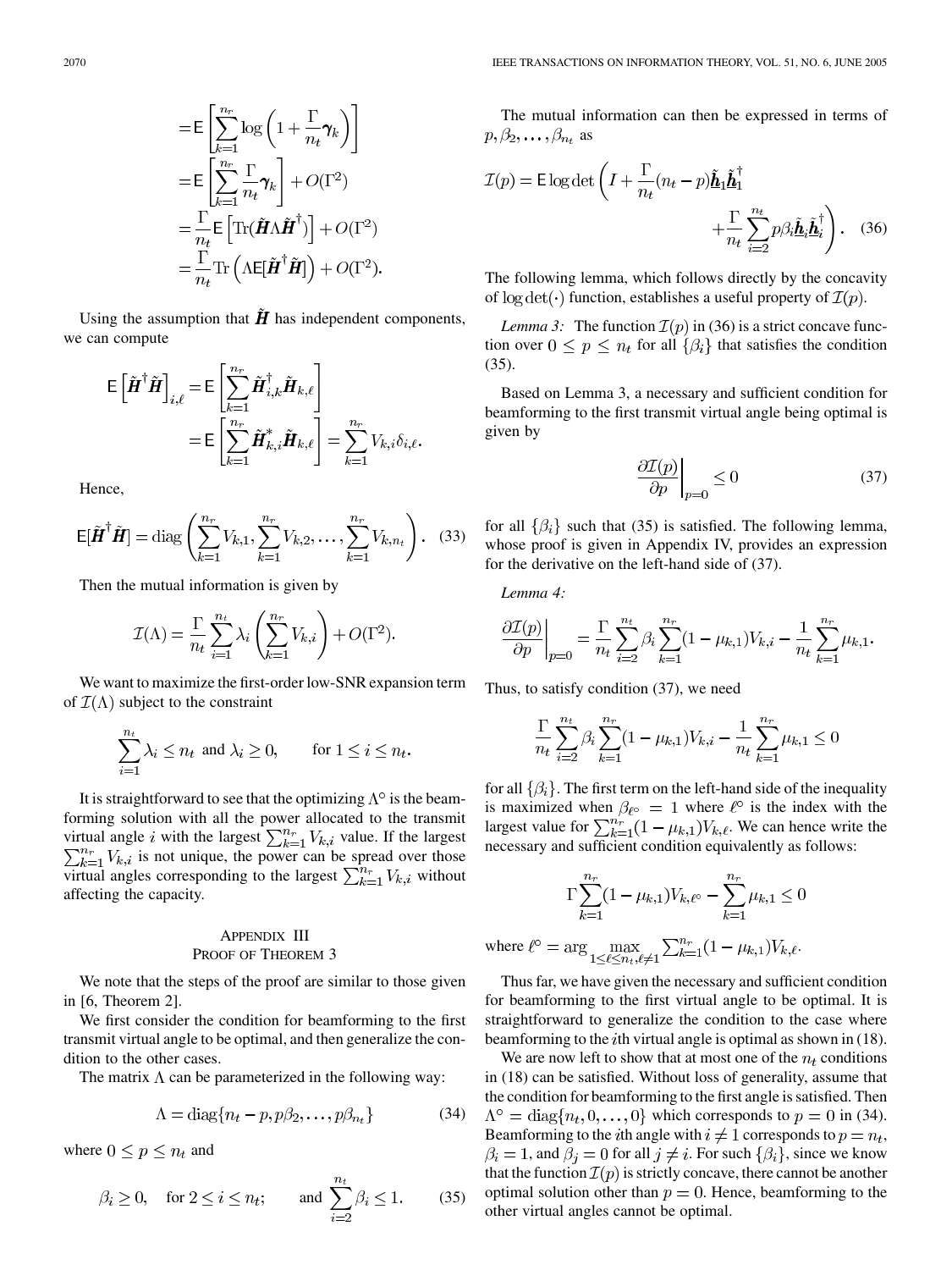# APPENDIX IV PROOF OF LEMMA 4

We compute  $\frac{\partial L(p)}{\partial n}|_{p=0}$  as shown in the equation at the bottom of the page, where  $V_i = diag(V_{1,i}, \ldots, V_{n_r,i})$ . In the equation below, consider  $E\left[\frac{\mu_1\mu_2}{1+\Gamma(\tilde{k})\mu_1}\right]$ . Since the column  $h_1$  has independent entries

$$
\mathsf{E}\left[\frac{\Gamma \tilde{\boldsymbol{H}}_{k,1} \tilde{\boldsymbol{H}}_{m,1}^*}{1+\Gamma ||\tilde{\underline{\boldsymbol{h}}}_1||^2}\right] = 0, \quad \text{for } k \neq m.
$$

Now define

$$
\mu_{k,1} := \mu_{k,1}(V_{1,1}, V_{2,1}, \dots, V_{n_r,1}) = \mathsf{E}\left[\frac{\Gamma|\tilde{\mathbf{H}}_{k,1}|^2}{1+\Gamma||\tilde{\mathbf{L}}_1||^2}\right]
$$

and note that  $0 \leq \mu_{k,1} \leq 1$ . Then

$$
\mathsf{E}\left[\frac{\Gamma||\tilde{\mathbf{h}}_1||^2}{1+\Gamma||\tilde{\mathbf{h}}_1||^2}\right] = \sum_{k=1}^{n_r} \mu_{k,1}
$$

and we have

$$
\frac{\partial \mathcal{I}(p)}{\partial p}\Big|_{p=0} = \text{Tr}\left\{\mathcal{M}\frac{\Gamma}{n_t}\sum_{i=2}^{n_t} \beta_i \mathcal{V}_i\right\} - \frac{1}{n_t} \sum_{k=1}^{n_r} \mu_{k,1} \n= \frac{\Gamma}{n_t}\sum_{i=2}^{n_t} \beta_i \sum_{k=1}^{n_r} (1 - \mu_{k,1}) V_{k,i} - \frac{1}{n_t} \sum_{k=1}^{n_r} \mu_{k,1}
$$

where  $\mathcal{M} = \text{diag}(1 - \mu_{1,1}, \dots, 1 - \mu_{n_r,1}).$ 

# APPENDIX V PROOF OF THEOREM 4

Replacing  $\Lambda^{\circ}$  with  $\Lambda$  in (21), we get

$$
\bar{C} = \frac{1}{n} \mathsf{E}\left[\log \det \left(I + \frac{\Gamma}{\lfloor \tau n \rfloor} \tilde{H} \Lambda \tilde{H}^{\dagger}\right)\right].
$$

To streamline the proof, we assume that  $\tau n$  is an integer for all  $n$ , with the understanding that proof is straightforwardly modified when this assumption does not hold. Also, we denote the dependence of certain quantities on  $n$  explicitly using the subscript  $n$ .

Consider the sequence of random variables  $\{d_n\}_{n=1}^{\infty}$  defined by

$$
\boldsymbol{d}_n = \frac{1}{n} \log \det \left( I + \frac{\Gamma}{\lfloor \tau n \rfloor} \tilde{\boldsymbol{H}} \Lambda \tilde{\boldsymbol{H}}^\dagger \right)
$$

i.e.,  $\bar{C}_n = \mathsf{E}[d_n]$ . Now let  $\left\{\gamma_n^{(k)}\right\}_{k=1}^{k=n}$  denote the eigenvalues of  $\tilde{H} \Lambda \tilde{H}^{\dagger}/n$ , and let  $\sigma = \tau/\Gamma$ . Then

$$
\boldsymbol{d}_n = \frac{1}{n} \sum_{k=1}^n \left[ \log \left( \boldsymbol{\gamma}_n^{(k)} + \sigma \right) - \log \sigma \right] \tag{38}
$$

$$
= \frac{1}{n} \sum_{k=1}^{n} \int_{0}^{1} \frac{\gamma_n^{(k)}}{\sigma + t \gamma_n^{(k)}} dt.
$$
 (39)

Let

$$
\boldsymbol{f}_n(t) = \frac{1}{n} \sum_{k=1}^n \frac{\gamma_n^{(k)}}{\sigma + t \gamma_n^{(k)}} = \frac{1}{t} - \frac{\sigma}{t^2} \boldsymbol{m}_n \left( -\frac{\sigma}{t} \right) \qquad (40)
$$

where  $\boldsymbol{m}_n(z)$  is the Stieltjes transform of  $\tilde{\boldsymbol{H}} \Lambda \tilde{\boldsymbol{H}}^\dagger/n$ . Based on (39) and (40), we have

$$
\bar{C}_n = \mathsf{E}[\boldsymbol{d}_n] = \mathsf{E} \int_0^1 \boldsymbol{f}_n(t) dt = \int_0^1 \mathsf{E}[\boldsymbol{f}_n(t)] dt
$$

where the last equality follow from the Fubini theorem, since  $f_n(t) > 0$ . Taking limits as  $n \to \infty$ 

$$
\bar{C}^{\infty} = \lim_{n \to \infty} \bar{C}_n = \lim_{n \to \infty} \int_0^1 \mathsf{E}[\mathbf{f}_n(t)] dt
$$

$$
= \int_0^1 \lim_{n \to \infty} \mathsf{E}[\mathbf{f}_n(t)] dt.
$$

The exchange of the limit and the integral follows from the Dominated Convergence Theorem because of the following boundedness of  $E[f_n(t)]$ :

$$
\mathsf{E}[\mathbf{f}_n(t)] = \mathsf{E}\left[\frac{1}{n}\sum_{k=1}^n \frac{\gamma_n^{(k)}}{\sigma + t\gamma_n^{(k)}}\right] \le \mathsf{E}\left[\frac{1}{n}\sum_{k=1}^n \frac{\gamma_n^{(k)}}{\sigma}\right]
$$

$$
= \frac{1}{n^2\sigma} \mathsf{E}\left[\text{Tr}(\tilde{\mathbf{H}}\Lambda \tilde{\mathbf{H}}^{\dagger})\right]
$$

$$
\frac{\partial \mathcal{I}(p)}{\partial p}\Big|_{p=0} = \mathsf{E} \operatorname{Tr}\Bigg\{\Bigg(I + \frac{\Gamma}{n_t}(n_t - p)\tilde{\underline{\mathbf{h}}}_1\tilde{\underline{\mathbf{h}}}_1^\dagger + \frac{\Gamma}{n_t}\sum_{i=2}^{n_t} p\beta_i\tilde{\underline{\mathbf{h}}}_i\tilde{\underline{\mathbf{h}}}_i^\dagger\Bigg)^{-1} \cdot \frac{\Gamma}{n_t}\Bigg(\sum_{i=2}^{n_t}\beta_i\tilde{\underline{\mathbf{h}}}_i\tilde{\underline{\mathbf{h}}}_i^\dagger - \tilde{\underline{\mathbf{h}}}_1\tilde{\underline{\mathbf{h}}}_1^\dagger\Bigg)\Bigg\}_{p=0}
$$
\n
$$
= \mathsf{E} \operatorname{Tr}\Bigg\{\Bigg(I + \Gamma\tilde{\underline{\mathbf{h}}}_1\tilde{\underline{\mathbf{h}}}_1^\dagger\Bigg)^{-1} \frac{\Gamma}{n_t}\Bigg(\sum_{i=2}^{n_t}\beta_i\tilde{\underline{\mathbf{h}}}_i\tilde{\underline{\mathbf{h}}}_i^\dagger - \tilde{\underline{\mathbf{h}}}_1\tilde{\underline{\mathbf{h}}}_1^\dagger\Bigg)\Bigg\}
$$
\n
$$
= \operatorname{Tr}\Bigg\{\mathsf{E}\Bigg[\Big(I + \Gamma\tilde{\underline{\mathbf{h}}}_1\tilde{\underline{\mathbf{h}}}_1^\dagger\Big)^{-1}\Bigg]\frac{\Gamma}{n_t}\mathsf{E}\Bigg[\sum_{i=2}^{n_t}\beta_i\tilde{\underline{\mathbf{h}}}_i\tilde{\underline{\mathbf{h}}}_i^\dagger\Bigg] - \mathsf{E}\Bigg[\Big(I + \Gamma\tilde{\underline{\mathbf{h}}}_1\tilde{\underline{\mathbf{h}}}_1^\dagger\Big)^{-1}\frac{\Gamma}{n_t}\tilde{\underline{\mathbf{h}}}_1\tilde{\underline{\mathbf{h}}}_1^\dagger\Bigg]\Bigg\}
$$
\n
$$
= \operatorname{Tr}\Bigg\{\mathsf{E}\Bigg[I - \frac{\Gamma\tilde{\underline{\mathbf{h}}}_1\tilde{\underline{\mathbf{h}}}_1^\dagger}{1 + \Gamma||\tilde{\underline{\mathbf{h}}}_1||^2}\Bigg]\frac{\Gamma}{n_t}\sum_{i=2}^{n_t}\beta_i\mathcal{V}_i - \mathsf{E}\Bigg[\Bigg(I - \frac{\Gamma\tilde{\underline{\
$$